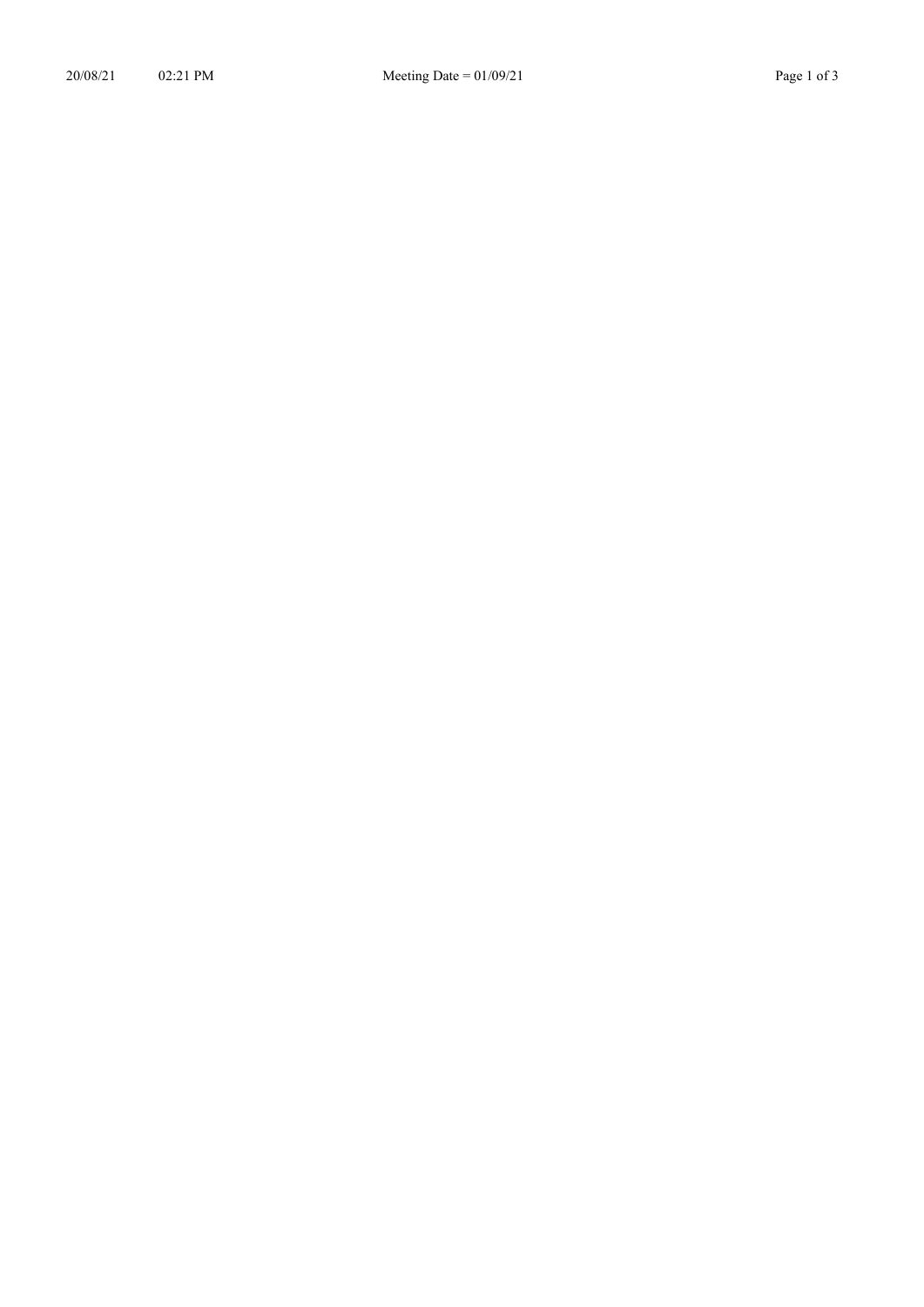#### DC/2021/01904

Land Bounded By Poverty Lane To The South, A Railway Line To The West, Whinny Brook To The North And The M58 Motorway To The East, Maghull Non-material amendment to planning permission DC/2017/01532 approved 22.02.2021, for the replacement of plans listed under Schedule 2 of the appeal decision.

#### DC/2021/01643

Land Bounded By Poverty Lane To The South, A Railway Line To The West, Whinny Brook To The North And The M58 Motorway To The East, Maghull Approval of details reserved by condition 29 (Swallow Mitigation Strategy) on planning permission DC/2017/01532 allowed on appeal on 22/02/2021

#### DC/2021/01638

Land Bounded By Poverty Lane To The South, A Railway Line To The West, Whinny Brook To The North And The M58 Motorway To The East, Maghull Approval of details reserved by conditions 12 (Residents Pack), 13 (Annual Occupancy Survey), 28 (Bird Box), 34 (Infilled Pond) and 48 (Landscape) on planning permission DC/2017/01532 allowed on appeal on 22/02/2021

Update on Land East of Maghull

#### **7 Health & Safety Working Group**

Members are asked to consider the report and the nomination of Councillors to sit on the Working Group (Pages 25-29)

#### **8 Report on Sefton Borough Council Matters**

#### **9 Chairman's Closing Comments**

#### **10 Exclusion of the Press and Public**

That, in accordance with Section 100A(4) of the Local Government Act 1972, the press and public be excluded from the meeting for the following items of business on the grounds that they contain exempt information under paragraph 5 of Part 1 of Schedule 12A of the Act, and it would not, on balance, be in the public interest to disclose the reports.

#### **11 Water Supply - Old Hall Playing Fields**

Members are asked to consider the options within the report. (Pages 30-45)

Members to remain for the Annual Council Photographs.

Miss A. McIntyre Town Clerk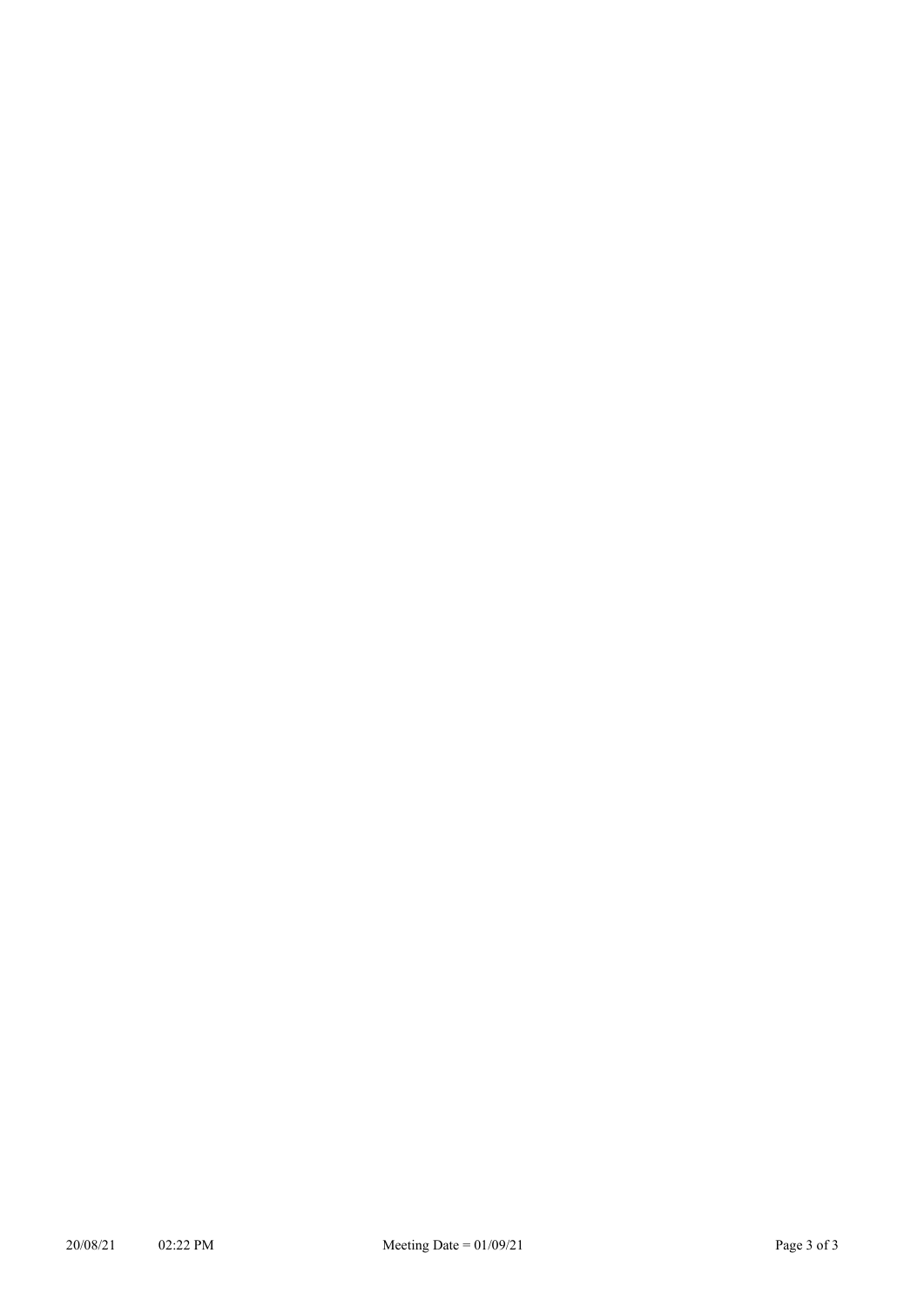## Minutes of the Full Council Meeting Held Wednesday 23 June 2021 at 6:30 PM

Those present :

Mayor : Cllr J Sayers Deputy Mayor : Cllr Jo Burns Councillors : Cllr Ju Burns, Cllr A Carr, Cllr C Carragher, Cllr J Desmond, Cllr S Doherty, Cllr R Ferguson, Cllr K Hughes, Cllr T Hughes, Cllr P Mc Kinley, Cllr D Mullen, Cllr Y Sayers In attendance : Ms P Landor, Mr E Landor Officers : P Dillon, D Healey, S Lawrence, A Mc Intyre

#### **1 Apologies For Absence**

Cllrs Carlsen, Lloyd and Sharp.

#### **2 Declarations of Interest**

Councillor Carragher made the following declaration - 'I would like to declare that I enter this meeting with an open mind, and make my voting decisions based on the full facts presented to me'.

#### **3 Public Participation.**

None Registered.

#### **4 To Confirm the Minutes of the Last Meeting**

RESOLVED that the minutes of Full Council meeting held on 5th May 2021 were approved as a correct record.

#### **9 Planning Applications.**

Members considered additional information provided at the meeting relating to this item which included a map, a memorandum and appeal decision document, all regarding Land East of Maghull. Miss Landor discussed the highlighted conditions and provided asummary of the memorandum. As this information was only received by Landor Consultants recently, there had not been time to produce a letter. Cllrs were generally happy with the level of information provided, and all agreed for the Landors to draft a letter to Sefton Council including additional submissions on phasing, and request that deficiencies in the information submitted relating to the flood relief channel, construction environment management plan, and the travel plan be addressed prior to the discharge or partial discharge of the relevant conditions.

#### RESOLVED that:

1. A draft letter based on the information and analysis provided by the consultants be sent to the Town Clerk;

2. The letter be forwarded by the Town Clerk to Sefton Local Planning Authority as the formal consultation submission on the application to discharge the conditions listed;

3. The report be noted.

Edward and Philippa Landor left the meeting.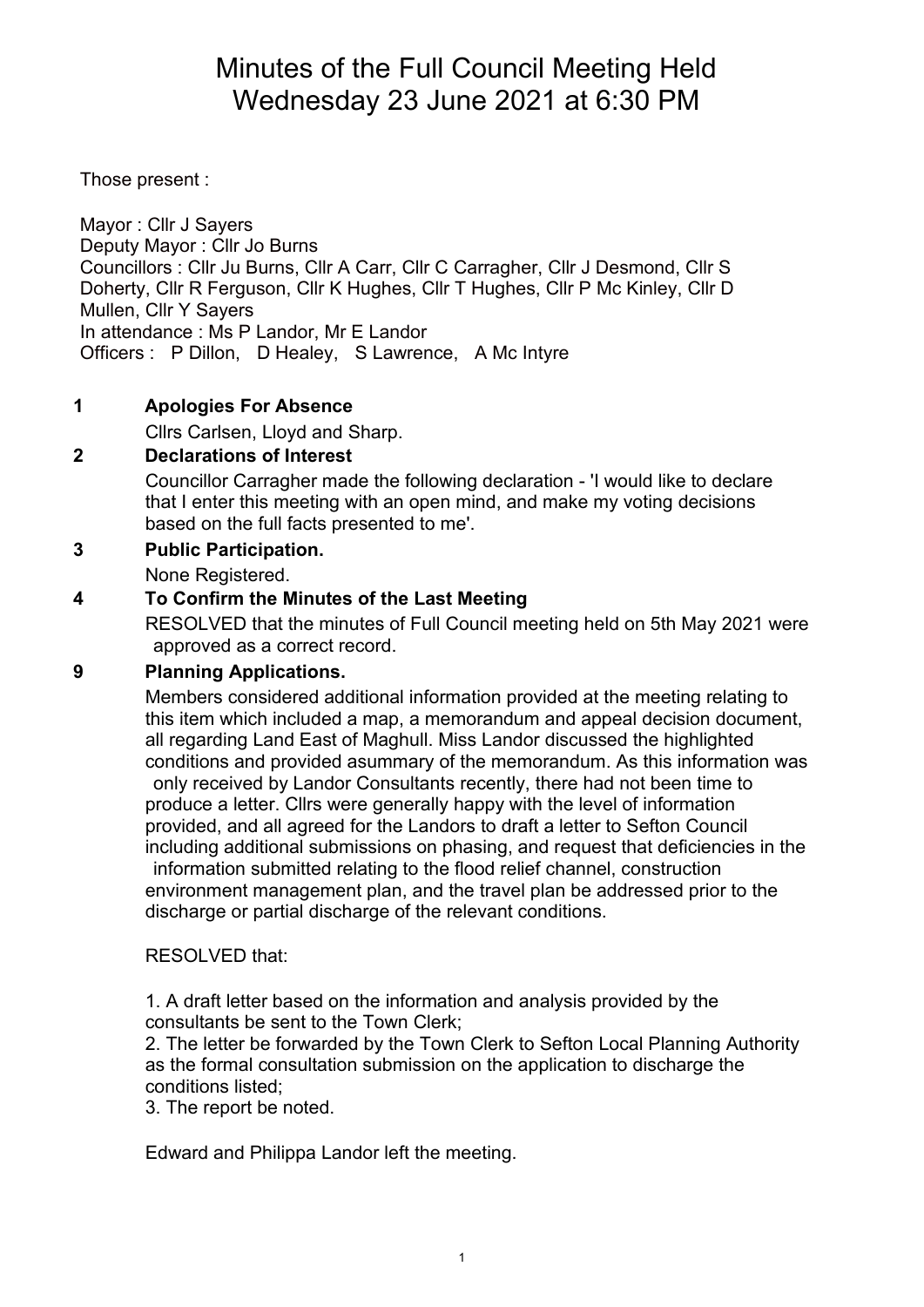#### **5 AGAR - Annual Return to External Auditor**

The Town Clerk read out the following questions to Elected Members of the Council as detailed in Section 1 of the Annual Return:-

1. We have put in place arrangements for effective financial management during the year, and for the preparation of the accounting statements. The Town Clerk confirmed that the Council has answered 'yes' to this question and asked if elected members agreed. Members confirmed their agreement.

2. We maintained an adequate system of internal control including measures designed to prevent and detect fraud and corruption and reviewed its effectiveness. The Town Clerk confirmed that the Council has answered 'yes' to this question and asked if elected members agreed. Members confirmed their agreement.

3. We took all reasonable steps to assure ourselves that there are no matters of actual or potential non-compliance with laws, regulations and Proper Practices that could have a significant financial effect on the ability of this authority to conduct its business or manage its finances. The Town Clerk confirmed that the Council has answered 'yes' to this question and asked if elected members agreed. Members confirmed their agreement.

4. We provided proper opportunity during the year for the exercise of electors' rights in accordance with the requirements of the Accounts and Audit Regulations. The Town Clerk confirmed that the Council has answered 'yes' to this question and asked if elected members agreed. Members confirmed their agreement.

5. We carried out an assessment of the risks facing this authority and took appropriate steps to manage those risks, including the introduction of internal controls and/or external insurance cover where required. The Town Clerk confirmed that the Council has answered 'yes' to this question and asked if elected members agreed. Members confirmed their agreement.

6. We maintained throughout the year an adequate and effective system of internal audit of the accounting records and control systems. The Town Clerk confirmed that the Council has answered 'yes' to this question and asked if elected members agreed. Members confirmed their agreement.

7. We took appropriate action on all matters raised in reports from internal and external audits. The Town Clerk confirmed that the Council has answered 'yes' to this question and asked if elected members agreed. Members confirmed their agreement.

8. We considered whether any litigation, liabilities or commitments, events or transactions, occurring either during or after the year-end, have a financial impact on this authority and, where appropriate, have included them in the accounting statements. The Town Clerk confirmed that the Council has answered 'yes' to this question and asked if elected members agreed. Members confirmed their agreement.

9. (For local councils only) Trust funds including charitable. In our capacity as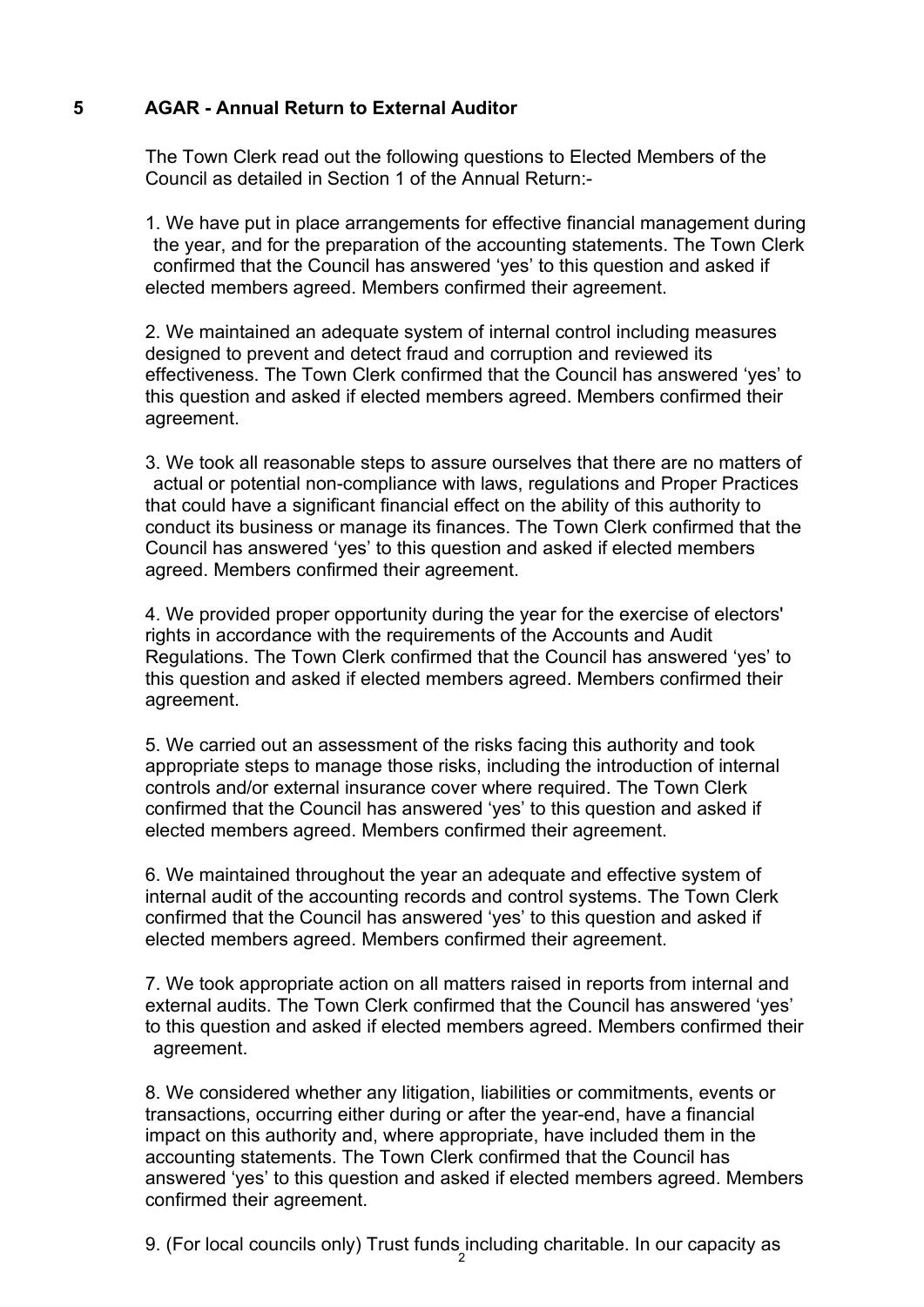the sole managing trustee we discharged our accountability responsibilities for the fund(s)/assets, including financial reporting and, if required, independent examination or audit. The Town Clerk confirmed that the Council has answered 'not applicable' to this question as the Council do not have any Trust Funds, and asked if elected members agreed. Members confirmed agreement.

#### **RESOLVED that:**

1. Section 1 of the Annual Governance Statement 2020/21 be approved and signed by the Town Clerk and Mayor;

2. Section 2 – Accounting Statements 2019/20 be approved and signed by the Finance Officer and Mayor;

- 3. That the publication of the accounts be noted;
- 4. That the Annual Governance Statement be submitted to PKF Littlejohn;

#### **6 Activity Room Improvements**

Members were informed that MTC had applied for funding from Veolia Land Trust in their most recent bidding round which closed on 15/4/2021. MTC were advised on 9/6/2021 that the application had been unsuccessful. Whilst recognising the hard work and detail that had gone into the application Veolia Land Trust were oversubscribed, and were only able to fund a limited number of projects that most closely matched the organisation's priorities. MTC would be

able to reapply in twelve months time and were advised to search for alternative Distributive Environmental Bodies in the area (there were currently none).

The issue also remained of finding a permanent base for MTC's Grounds Maintenance team. Where applicable, future funding applications would include reference to the plan and the staff room that was currently incorporated in the room's proposed design.

RESOLVED that the report be noted.

#### **7 World War 1 Project**

The Town Clerk reminded Cllrs Carr, Doherty and Carragher they could not take part in the discussion as they did not attend the original debate, as per the custom and practice of the Council's Rules of Debate. Cllr Carragher queried this as she wanted to be a part of the discussion, as she was on zoom for the original debate and it was out of her control that her connection was unreliable. Cllr Carragher proposed to make an amendment to audit and governance policy that this rule be discontinued. Members were advised that this would need to be examined further and that recommendations for changes to the Rules of Debtae would need to be scrutinised by the Finance and General Purposes Committee as part of their scrutiny function.

The Town Clerk informed Members that the matter was debated at the meeting on 14th April 2021 but deferred the matter requesting more information. MTC queried the status of the statue as a war memorial and its listing on the War Memorials website. It has been confirmed that peace memorials could also be listed on the War Memorials site. The Town Clerk informed the statue was never intended to be a war memorial, but a recognition of the work of Moss Side Hospital in pioneering the treatment of shell shock, and to recognise the iniquity of executing those who were unable to serve their country due to the effects of shell shock.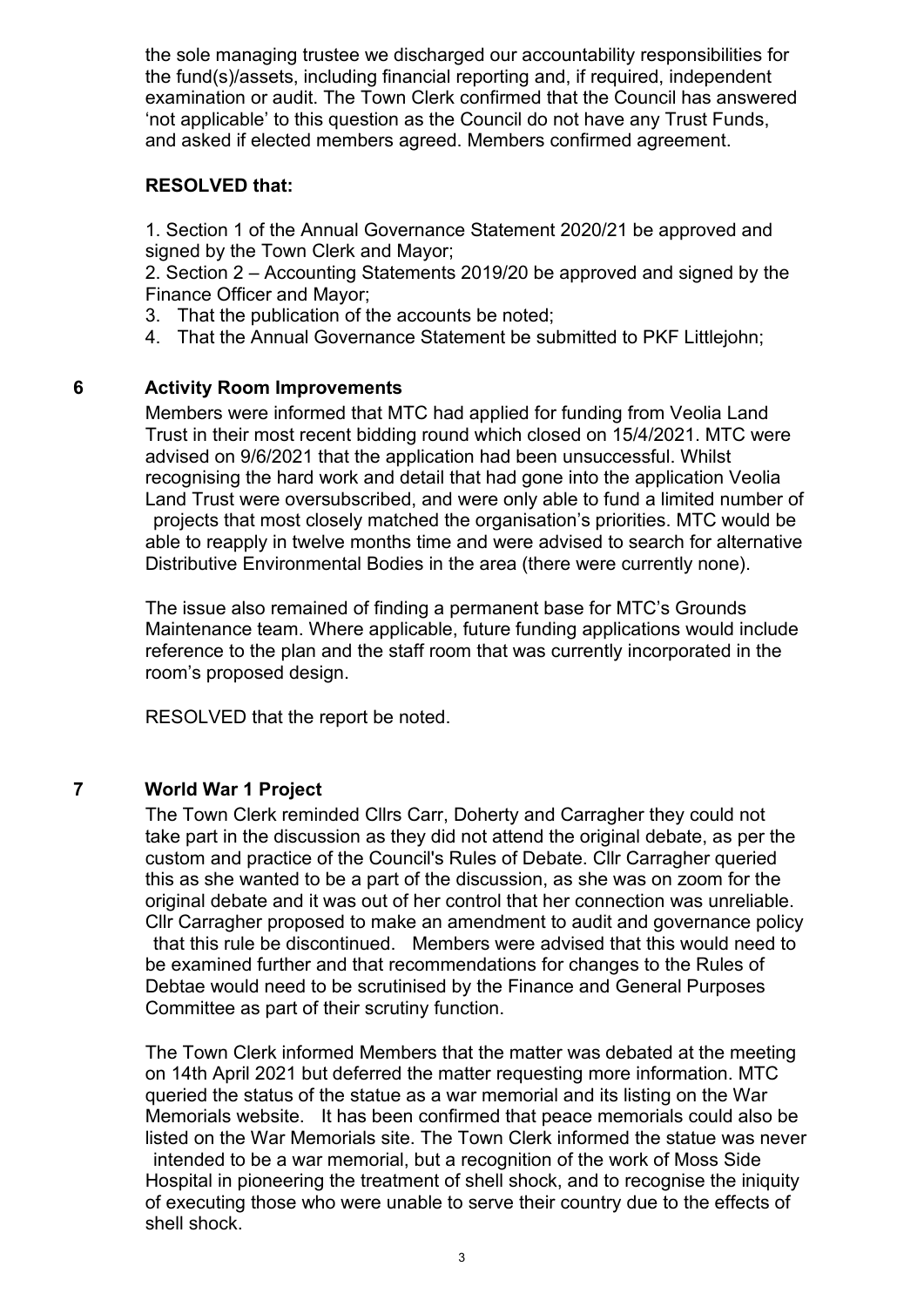Andy Edwards, the artist stated that he was unhappy with the current sitting of the statue without the accompanying panels which was not the vision originally intended. There was no legal restriction on the moving of memorials. Merseyrail has been contacted for their response to the way the statue has been left and the disrepair of its surroundings, together with the aspiration (and previous agreement) that the decorative panels would be placed next to the statue.

Cllr June Burns proposed that the Statue would remain indefinitely at Maghull North train station, and that negotiations should continue with Merseyrail regarding the panelled art work. This proposal was Seconded by Cllr Ferguson. The votes cast were as follows: 7 votes in favour and 4 votes against therefore the proposal was approved.

#### **RESOLVED that:**

1. A review of the Rules of Debate be taken to the next available Finance and General Purposes Committee for scrutiny and recommendations to full Council;

2. The Statue not be removed from its site at Maghull North train station, and continue negations with Merseyrail regarding the siting of the panelled art work;

3. The report be noted.

#### **8 Oiyaa Consumer Loyalty App**

Members were reminded about the Oiyaa consumer loyalty App, whether to sign up in partnership.

#### **RESOLVED that:**-

- 1. MTC would not be a party to the Oiyaa app;
- 2. The report be noted.

#### **10 Report on Sefton Borough Council Matters**

Cllr Carragher reminded all members of the Garden Festival, any nominations need to be submitted to MTC on 12pm Friday 24th June 2021.

RESOLVED that the report be noted.

**11 Chairman's Closing Comments** None Given.

#### **12 Exclusion of the Press and Public**

RESOLVED that the press and public be excluded due to confidential nature of the item under discussion.

#### **13 The Venue Lease Arrangements**

The Town Clerk informed members The Function Suite (The Venue) has previously been leased to Anthony Simons although the lease lapsed in 2016. MTC is now in a position to propose Heads of Terms. It is proposed that the lease commence on 1st October 2021 $_4$ with the first rent review in April 2023.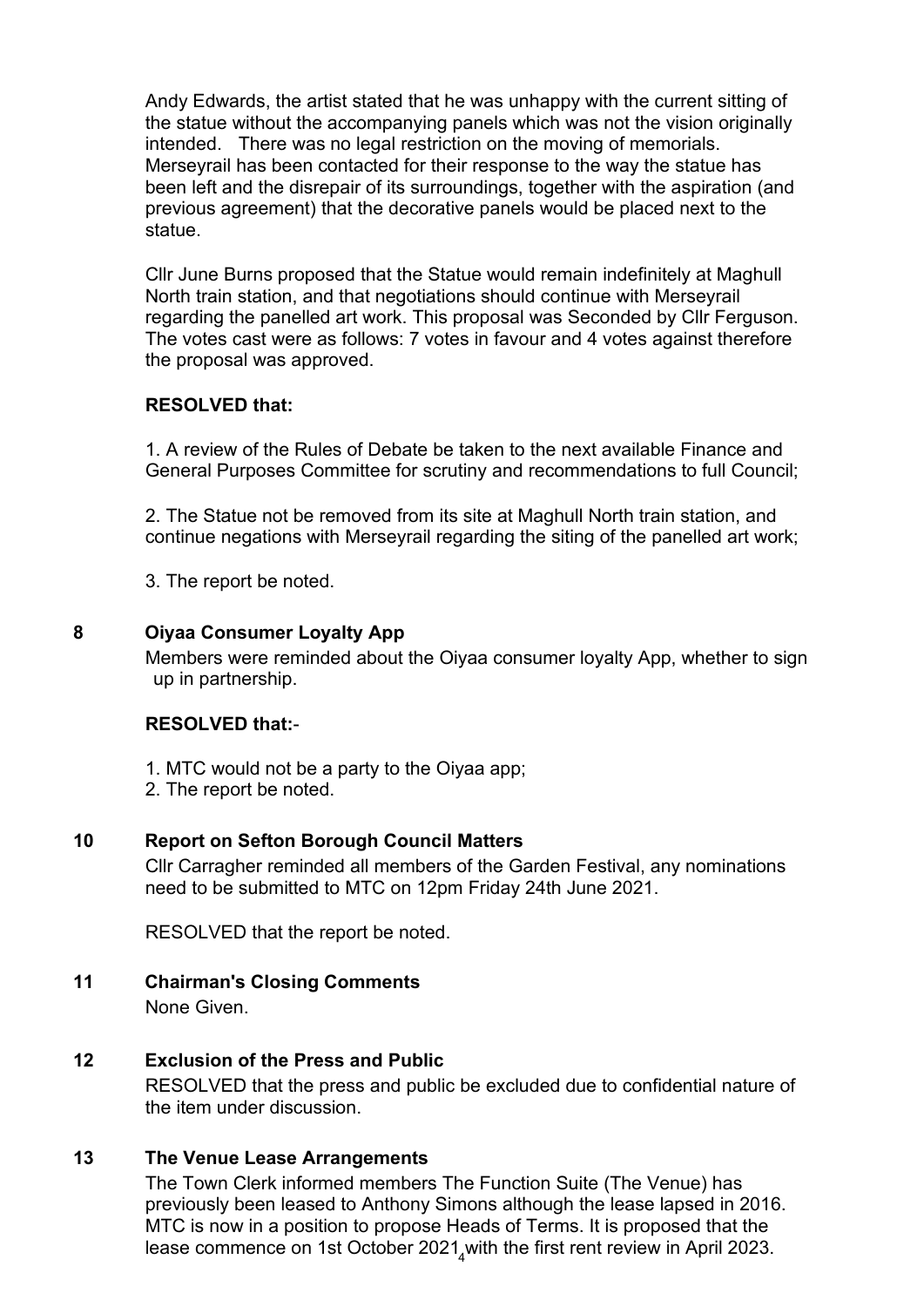During the course of the negotiations Mr Simons has requested two things:

 That the Venue would be decorated before he signed the lease. The Venue was decorated in 2016 but was looking rather tired.

2. He also requested that the rent be rebated for the first 3 months of the lease in order to allow him to build his business up again. The 3 months period would cover the run up to Christmas, traditionally a busy time within the hospitality sector.

#### **RESOLVED that:**

1. All members agreed the request for the 3 month rent rebate (October, November, December 2021) the Venue;

2. Mr Simons to be responsible for redecorating the Venue;

3. The progress on the lease negotiations be noted;

#### **14 Town Hall Rewire**

Members were informed as to the progress of the rewiring and relighting project within the Town Hall. The Inviattaion to Tender had been issued and two tenders had been received. These were opened according to Financial Regulations requirements. MTC had been unable to award the tender due to the considerable increase in costs. When opened the costs for the rewire had increased by over 80%. As the figures were so much higher than anticipated MTC had spoken to the Project Manager, to see if there is a way of reducing costs. These included postponing the works until after the school summer holidays and widening the number of companies asked to tender.

#### **RESOLVED that:**

1. The Council would resubmit the tender opportunity to see if costs could be reduced to the planned budget;

2. The Report be noted.

**CHAIRMAN**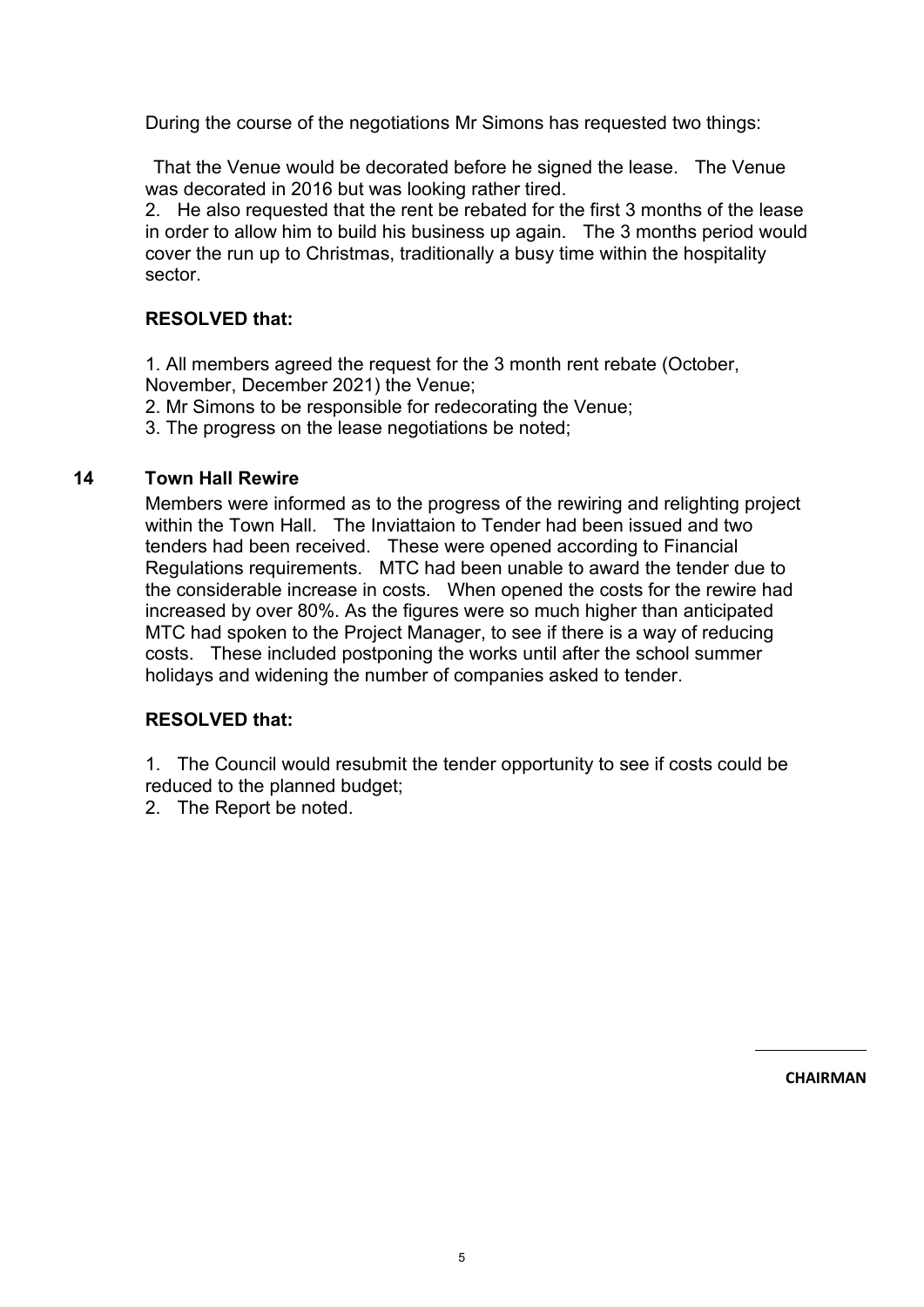| <b>Report to:</b>            | <b>Full Council</b>    |
|------------------------------|------------------------|
| Date of Meeting:             | 1st September 2021     |
| <b>Agenda Item Number</b>    | 5                      |
| Subject:                     | <b>Code of Conduct</b> |
| <b>Report of:</b>            | <b>Town Clerk</b>      |
| <b>Exempt / Confidential</b> |                        |
| <b>Report:</b>               | N۵                     |

#### **Summary**

The Local Government Association (LGA) has published a model Councillor Code of Conduct (the Model Code). The Model Code, attached at Appendix A, is described by the LGA as 'designed to protect our democratic role, encourage good conduct and safeguard the public's trust in local government'. The Council needs to have a Code of Conduct in place.

| <b>Maghull Town Council Priority</b>             | Yes/No    |
|--------------------------------------------------|-----------|
| 1. Development and Protect the Community         | <b>No</b> |
| 2. Develop Parks and Green Spaces                | <b>No</b> |
| 3. Value for Money and Enterprising Council      | <b>No</b> |
| 4. Develop Leisure and Activity for All          | <b>No</b> |
| 5. Develop/support Community Services and Groups | <b>No</b> |
| 6. Support Culture and Heritage                  | <b>No</b> |
| 7. Health and wellbeing Programme                | <b>No</b> |
| 8. Statutory Requirement                         | Yes       |

#### **Recommendation(s)**

- **1. That Council agree the new Code of Conduct for Members.**
- **2. To note the report**

#### **Reasons for Recommendation(s)**

The Local Government Association (LGA) has developed this Model Councillor Code of Conduct, in association with key partners and after extensive consultation with the sector, as part of its work on supporting all tiers of local government to continue to aspire to high standards of leadership and performance. This is in response to a recommendation from the Committee for Standards in Public Life (CSPL) to the LGA and Government.

The Model Councillor Code of Conduct is a template for local authorities to adopt in whole and/or with local amendments.

Under the Localism Act 2011 all councils must adopt a code of conduct dealing with the conduct that is expected of members and co-opted members when that are acting in that capacity.

#### **Alternative Options Considered and Rejected**

Not to agree the Council's Member's Code of Conduct in light of the LGA Model Code risks Maghull's Code not remaining up to date with best practice.

#### **What will it cost and how will it be financed?**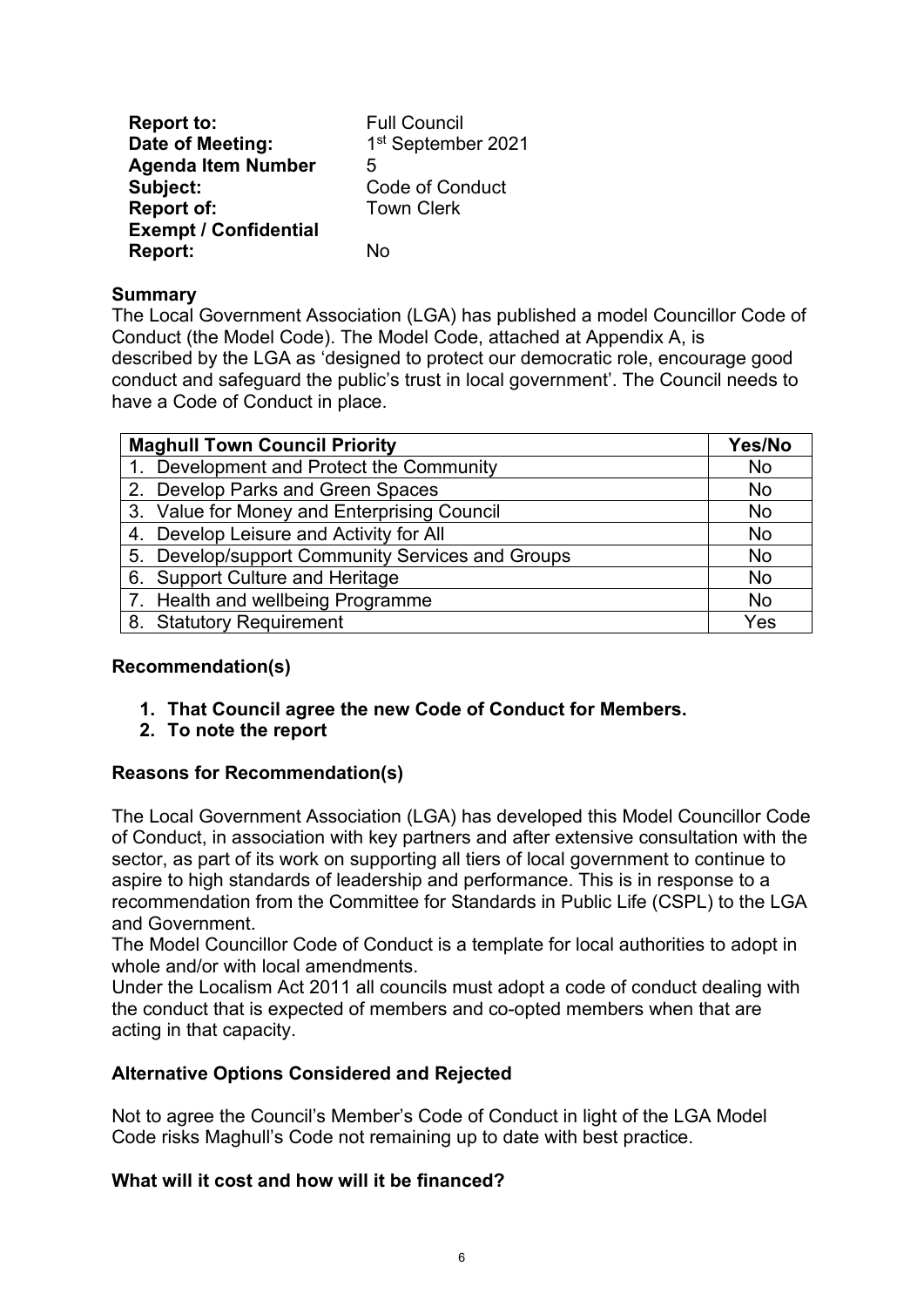#### **(A)Revenue**

None

- **(B)Capital** 
	- None

#### **Implications of Recommendations:**

| <b>Financial Implications</b>   | None                                                                                                                                                                                                                                                                                                                                                                                                                                                                                                                                                                                                    |
|---------------------------------|---------------------------------------------------------------------------------------------------------------------------------------------------------------------------------------------------------------------------------------------------------------------------------------------------------------------------------------------------------------------------------------------------------------------------------------------------------------------------------------------------------------------------------------------------------------------------------------------------------|
| <b>Resource Implications</b>    | None. Any investigation into a breach of the code of<br>conduct is undertaken by the Monitoring Officer<br>(currently Sefton Council's Chief Legal Officer)                                                                                                                                                                                                                                                                                                                                                                                                                                             |
| <b>Legal Implications</b>       | Under the Localism Act 2011 all councils must adopt<br>a code of conduct dealing with the conduct that is<br>expected of members and co-opted members when<br>that are acting in that capacity. There is no national<br>prescribed version of a code in England and no<br>obligation to adopt a particular model. The code must<br>be consistent with the principles of selflessness,<br>integrity, objectivity, accountability, openness,<br>honesty and leadership.<br>Councils must also ensure that their codes include<br>appropriate provisions about declaring pecuniary and<br>other interests. |
| <b>Equality &amp; Diversity</b> | None                                                                                                                                                                                                                                                                                                                                                                                                                                                                                                                                                                                                    |
| <b>Implications</b>             |                                                                                                                                                                                                                                                                                                                                                                                                                                                                                                                                                                                                         |

#### **Implementation Date for Decision**

Immediately following full Council.

#### **Appendices**

Model Code of Conduct **Background Papers**

None

| <b>Contact Officer</b> | Angela McIntyre                   |
|------------------------|-----------------------------------|
| <b>Telephone</b>       | 0151 526 3705                     |
| <b>Number</b>          |                                   |
| <b>Email Address</b>   | Angela.mcintyre@maghull-tc.gov.uk |

#### **1. Background**

Pursuant to the provisions of the Localism Act 2011 the Council must promote and maintain high standards of conduct by its members and co-opted members. In discharging this duty, the Council must adopt a code dealing with the conduct that is expected of its members and co-opted members when they are acting in that capacity.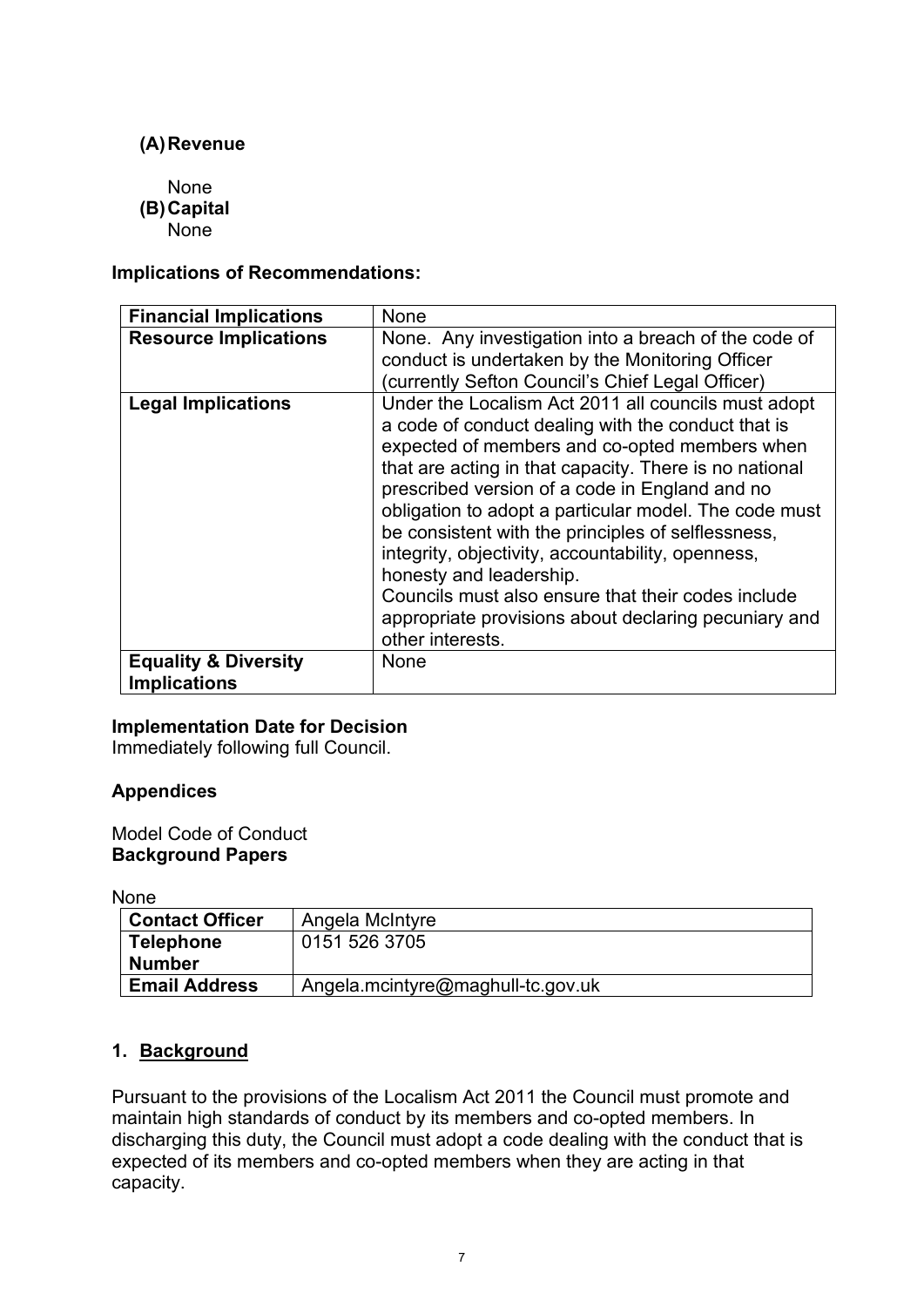The Council must ensure that a code adopted by it is, when viewed as a whole, consistent with the following Seven Principles of Public Life principles—

- selflessness;
- integrity;
- objectivity;
- accountability;
- openness;
- honesty; and
- leadership.

In addition, the Council must ensure that its code of conduct includes the provision the authority considers appropriate in respect of the registration in its register, and disclosure, of-

• pecuniary interests, and

• interests other than pecuniary interests.

#### **The Local Government Association (LGA) Review**

The LGA undertook a review of the member model code of conduct in response to the recommendations made by the Committee on Standards in Public Life, but also in response to rising local government concern about the increasing incidence of public, member-to-member and officer/member intimidation and abuse and overall behavioural standards and expectations in public debate, decision making and engagement.

The LGA aimed to develop a code that benchmarks a standard for all public office and for those engaged in public discourse and debate. It aimed set out the duties and expectations of persons in public office as well as their rights, particularly their right to be protected from abuse and intimidation resulting from their undertaking of public office.

The LGA's objectives in reviewing the model code of conduct were to:

• articulate what local government believes are good standards for all in public office

• show leadership in good standards of conduct for those in public office, both elected and as employees

• achieve consensus between the stakeholders affected by local government conduct

- support its member councils and partners in achieving good standards of conduct
- produce a code that is fit for purpose, useful and held in high regard
- enhance the reputation of local government and local politicians
- support the good running of councils

• support all democratically elected local representatives to deliver their best on behalf of their local communities

• build on the good practice that already exists within member councils

The Local Government Association (LGA) has developed a Model Councillor Code of Conduct, in association with key partners and after extensive consultation with the sector, as part of its work on supporting all tiers of local government to continue to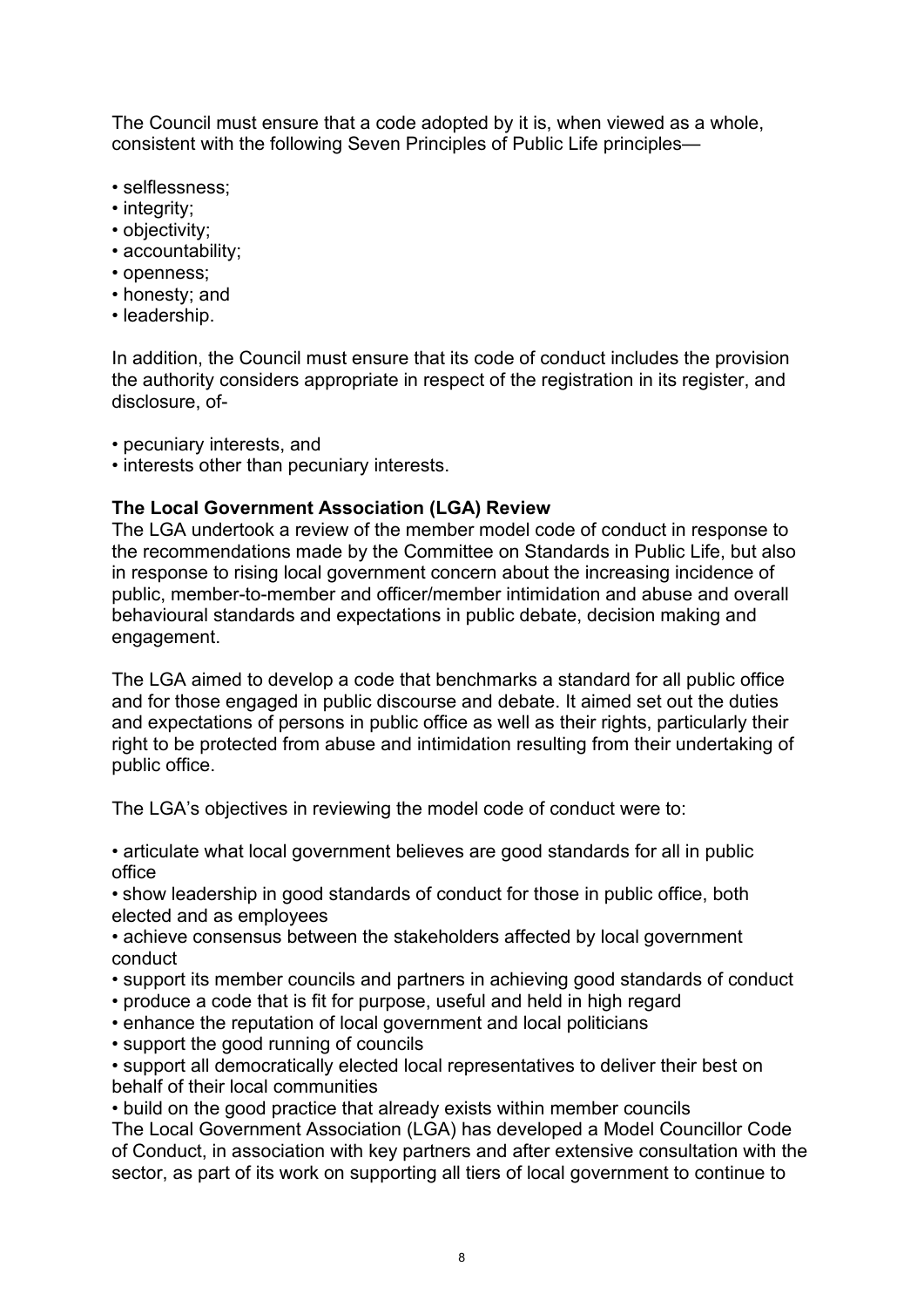aspire to high standards of leadership and performance. It is a template for councils to adopt in whole and/or with local amendments.

In introducing the new model code the LGA issued the following statement:

*"The role of councillor across all tiers of local government is a vital part of our country's system of democracy. It is important that as councillors we can be held accountable and all adopt the behaviours and responsibilities associated with the role. Our conduct as an individual councillor affects the reputation of all councillors. We want the role of councillor to be one that people aspire to. We also want individuals from a range of backgrounds and circumstances to be putting themselves forward to become councillors.*

*As councillors, we represent local residents, work to develop better services and deliver local change. The public have high expectations of us and entrust us to represent our local area; taking decisions fairly, openly, and transparently. We have both an individual and collective responsibility to meet these expectations by maintaining high standards and demonstrating good conduct, and by challenging behaviour which falls below expectations.*

*Importantly, we should be able to undertake our role as a councillor without being intimidated, abused, bullied or threatened by anyone, including the general public.*

*This Code has been designed to protect our democratic role, encourage good conduct and safeguard the public's trust in local government."*

The new model code is attached at Appendix A and some of the main points of difference to the Council's current code are:

This Code of Conduct applies to you when you are acting in your capacity as a councillor which may include when:

you misuse your position as a councillor

Your actions would give the impression to a reasonable member of the public with knowledge of all the facts that you are acting as a councillor;

The Code applies to all forms of communication and interaction, including:

- at face-to-face meetings
- at online or telephone meetings
- in written communication
- in verbal communication
- in non-verbal communication
- in electronic and social media communication, posts, statements and comments.

The new code keeps the obligation to treat others with respect and not to bully any person but it provides helpful definitions of these terms.

The new code introduces an obligation to undertake code of conduct training provided by the Council and to cooperate with a code of conduct investigation and / or determination.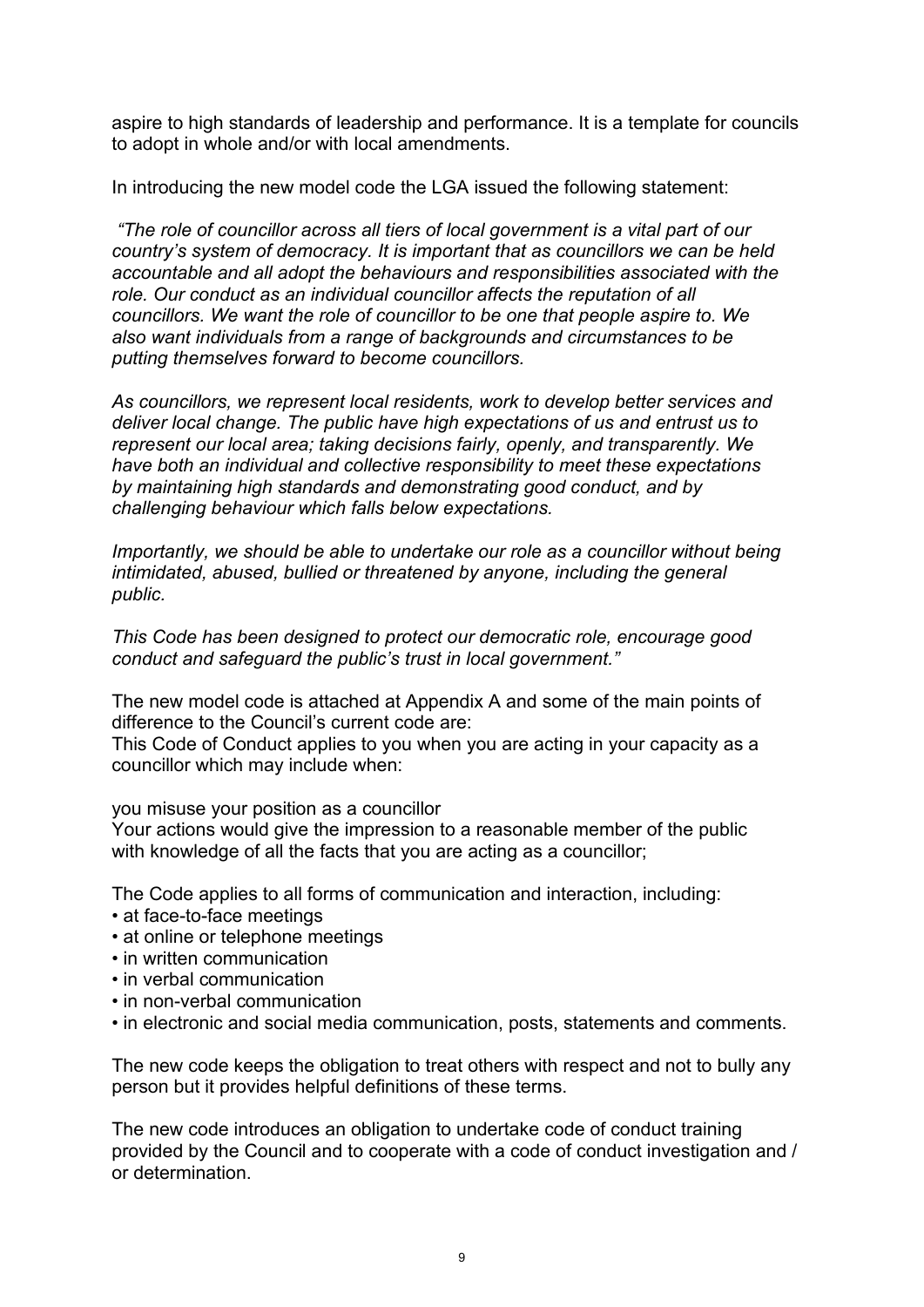In terms of gifts and hospitality the new code increases the amount of gift or hospitality that needs to be registered with the Town Clerk from £25 to £50.

In accordance with the Council's statutory duty to promote and maintain standards of conduct members are asked to consider whether the new code should be adopted by the Council in its entirety or in part or to keep the current code. Code of Conduct training sessions will be held for all members should it be adopted.

Finance and General Purposes scrutinised the Code of Conduct at their meeting on 7<sup>th</sup> July and recommended that Council adopt the Code of Conduct without making any changes.

#### **Recommendation(s):-**

- **1. That Council agree the new Code of Conduct for Members.**
- **2. To note the report**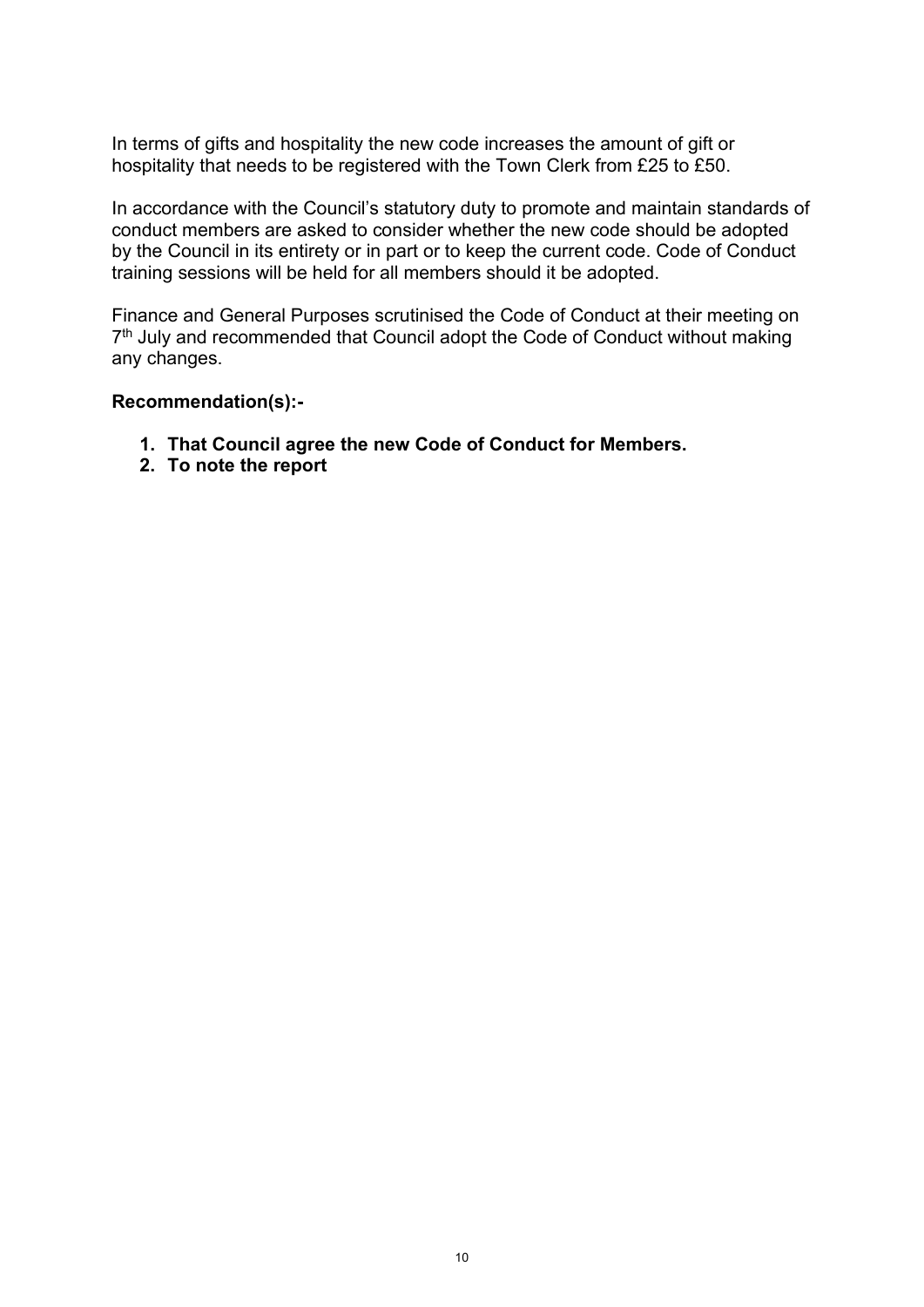# **Maghull Town Council**



# **Code of Conduct**

#### **July 2021 New Members Code of Conduct Definitions**

For the purposes of this Code of Conduct, a "Member" means a member or co-opted member of a local authority [or a directly elected mayor]. A "co-opted member" is defined in the Localism Act 2011 Section 27(4) as "a person who is not a member of the authority but who:

a) is a member of any committee or sub-committee of the authority, or;

b) is a member of, and represents the authority on, any joint committee or joint sub- committee of the authority;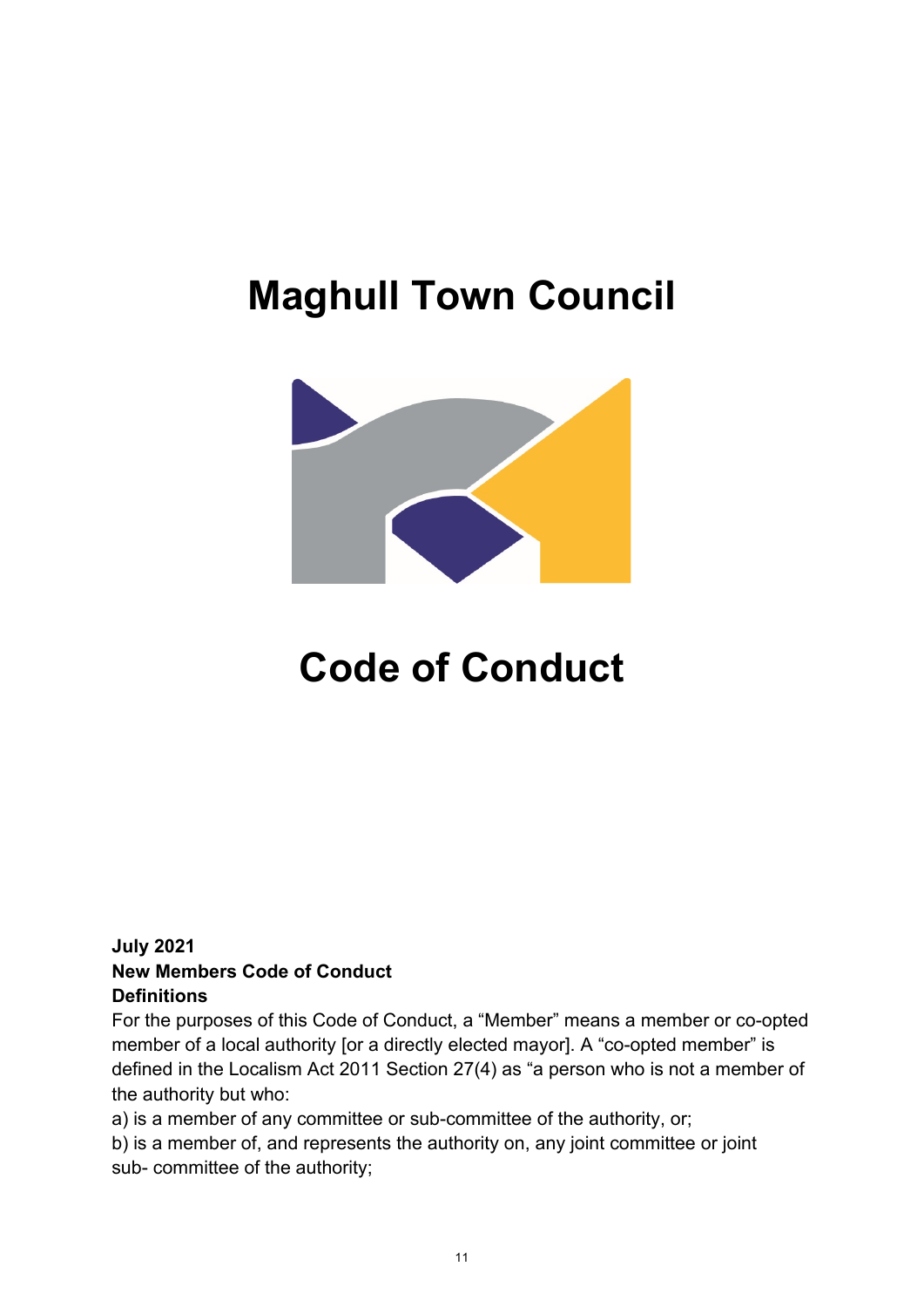For the purposes of this Code of Conduct, "local authority" includes the upper tier councils, town or parish councils and the combined authorities across the Liverpool City Region.

## **Purpose of the Code of Conduct**

The purpose of this Code of Conduct is to assist you, as a Member, in modelling the behaviour that is expected of you, to provide a personal check and balance, and to set out the type of conduct that could lead to action being taken against you. It is also to protect you, the public, fellow Members, local authority officers and the reputation of local government. It sets out general principles of conduct expected of all Members and your specific obligations in relation to standards of conduct. The fundamental aim of the Code is to create and maintain public confidence in the role of Member and local government.

## **General principles of Member Conduct**

Everyone in public office at all levels; all who serve the public or deliver public services, including ministers, civil servants, Members and local authority officers; should uphold the Seven Principles of Public Life, also known as the Nolan Principles.

Building on these principles, the following general principles have been developed specifically for the role of Member.

In accordance with the public trust placed in me, on all occasions:

- I act with integrity and honesty
- I act lawfully
- I treat all persons fairly and with respect; and
- I lead by example and act in a way that secures public confidence in the role of Member.

In undertaking my role:

- I impartially exercise my responsibilities in the interests of the local community
- I do not improperly seek to confer an advantage, or disadvantage, on any
- person
- I avoid conflicts of interest
- I exercise reasonable care and diligence; and
- I ensure that public resources are used prudently in accordance with my local
- authority's requirements and in the public interest.

## **Application of the Code of Conduct**

This Code of Conduct applies to you as soon as you sign your declaration of acceptance of the office of Member or attend your first meeting as a co-opted member and continues to apply to you until you cease to be a Member.

This Code of Conduct applies to you when you are acting in your capacity as a Member which may include when:

- you misuse your position as a Member; or
- your actions would give the impression to a reasonable member of the public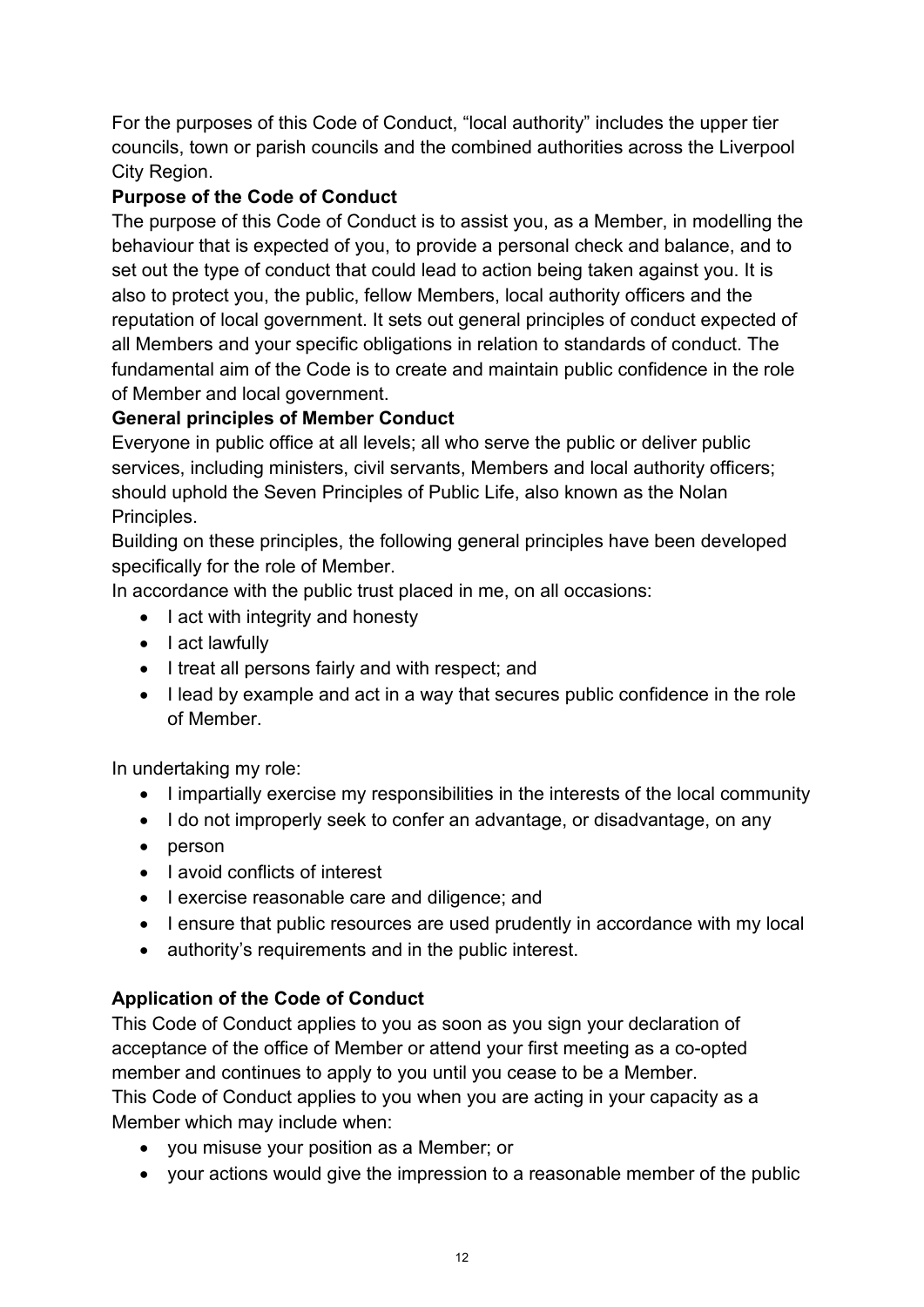with knowledge of all the facts that you are acting as a Member.

The Code applies to all forms of communication and interaction, including:

- at face-to-face meetings
- at online or telephone meetings
- in written communication
- in verbal communication
- in non-verbal communication
- in electronic and social media communication, posts, statements and
- comments.

You are also expected to uphold high standards of conduct and show leadership at all times when acting as a Member.

Your Monitoring Officer has statutory responsibility for the implementation of the Code of Conduct, and you are encouraged to seek advice from your Monitoring Officer on any matters that may relate to the Code of Conduct. Town and parish Members are encouraged to seek advice from their Clerk, who may refer matters to the Monitoring Officer.

## **Standards of Member Conduct**

This section sets out your obligations, which are the minimum standards of conduct required of you as a Member. Should your conduct fall short of these standards, a complaint may be made against you, which may result in action being taken. Guidance is included to help explain the reasons for the obligations and how they should be followed.

## **General Conduct**

## **1. Respect**

## **As a Member:**

1.1 **I treat other Members and members of the public with respect.**

1.2 **I treat local authority employees, employees and representatives of partner organisations and those volunteering for the local authority with respect and respect the role they play.**

Respect means politeness and courtesy in behaviour, speech, and in the written word. Debate and having different views are all part of a healthy democracy. As a Member, you can express, challenge, criticise and disagree with views, ideas, opinions and policies in a robust but civil manner. You should not, however, subject individuals, groups of people or organisations to personal attack.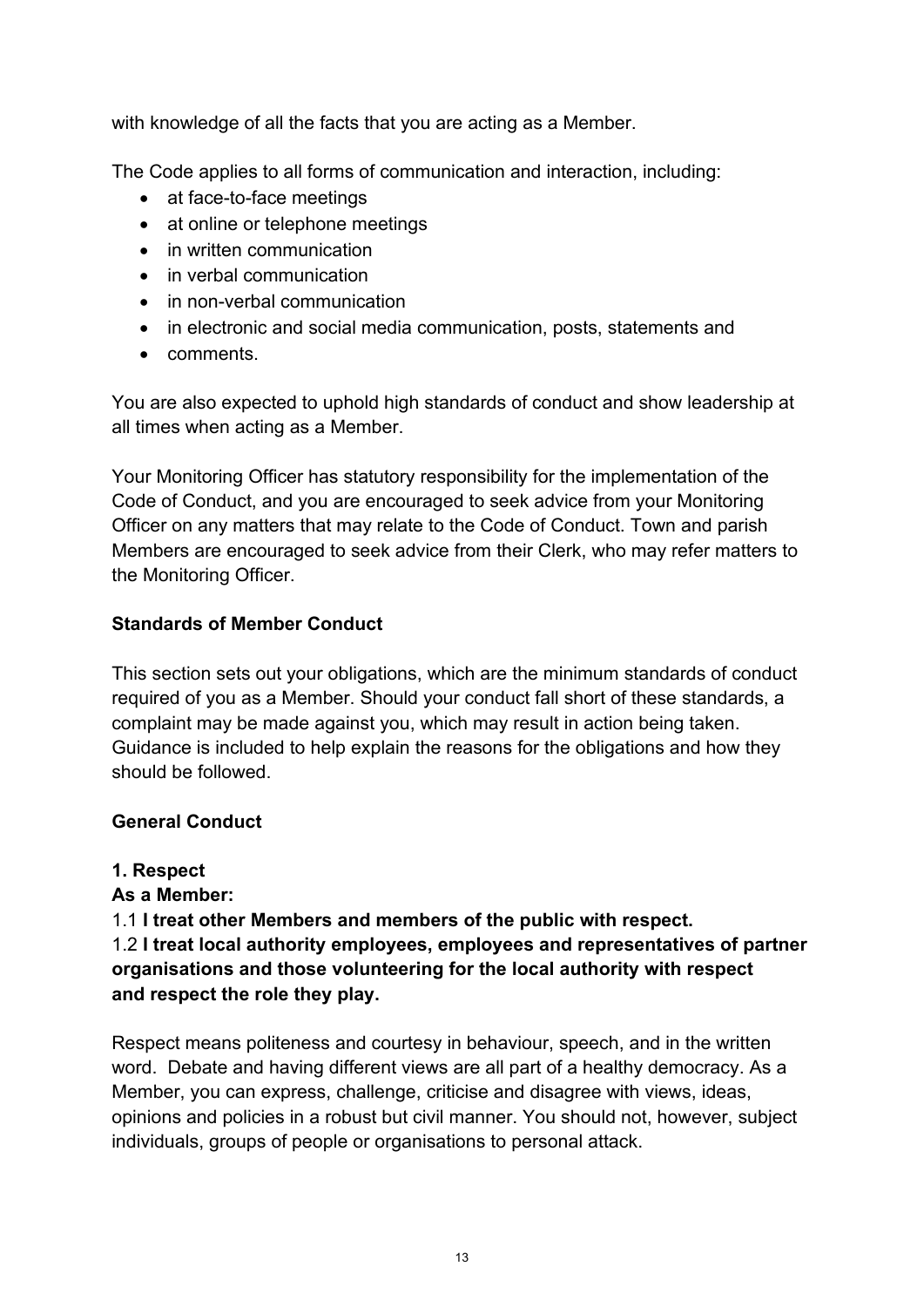In your contact with the public, you should treat them politely and courteously. Rude and offensive behaviour lowers the public's expectations and confidence in Members. In return, you have a right to expect respectful behaviour from the public. If members of the public are being abusive, intimidatory or threatening you are entitled to stop any conversation or interaction in person or online and report them to the local authority, the relevant social media provider or the police. This also applies to fellow Members, where action could then be taken under the Member Code of Conduct, and local authority employees, where concerns should be raised in line with the local authority's Member/officer protocol.

### **2. Bullying, Harassment and Discrimination**

#### **As a Member:**

- 2.1 **I do not bully any person.**
- 2.2 **I do not harass any person.**

### 2.3 **I promote equalities and do not discriminate unlawfully against any person.**

The Advisory, Conciliation and Arbitration Service (ACAS) characterises bullying as offensive, intimidating, malicious or insulting behaviour, an abuse or misuse of power through means that undermine, humiliate, denigrate or injure the recipient. Bullying might be a regular pattern of behaviour or a one-off incident, happen face-to-face, on social media, in emails or phone calls, happen in the workplace or at work social events and may not always be obvious or noticed by others.

The Protection from Harassment Act 1997 defines harassment as conduct that causes alarm or distress or puts people in fear of violence and must involve such conduct on at least two occasions. It can include repeated attempts to impose unwanted communications and contact upon a person in a manner that could be expected to cause distress or fear in any reasonable person.

Unlawful discrimination is where someone is treated unfairly because of a protected characteristic. Protected characteristics are specific aspects of a person's identity defined by the Equality Act 2010. They are age, disability, gender reassignment, marriage and civil partnership, pregnancy and maternity, race, religion or belief, sex and sexual orientation.

The Equality Act 2010 places specific duties on local authorities. Members have a central role to play in ensuring that equality issues are integral to the local authority's performance and strategic aims, and that there is a strong vision and public commitment to equality across public services.

## **3. Impartiality of Officers of the Local Authority**

#### **As a Member:**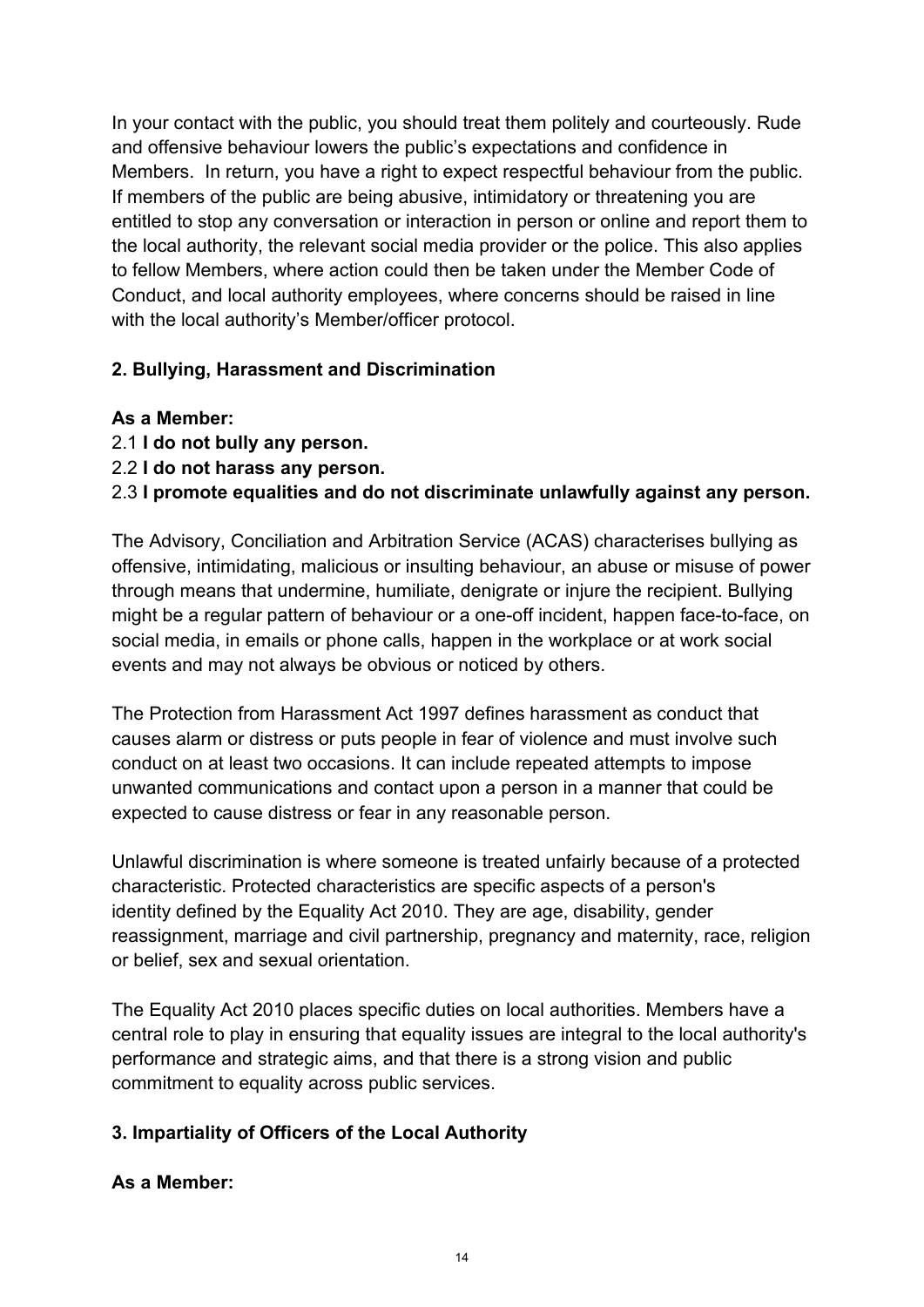## 3.1 **I do not compromise, or attempt to compromise, the impartiality of anyone who works for, or on behalf of, the local authority.**

Officers work for the local authority as a whole and must be politically neutral (unless they are political assistants). They should not be coerced or persuaded to act in a way that would undermine their neutrality. You can question officers in order to understand, for example, their reasons for proposing to act in a particular way, or the content of a report that they have written. However, you must not try and force them to act differently, change their advice, or alter the content of that report, if doing so would prejudice their professional integrity.

## **4. Confidentiality and Access to Information**

## **As a Member:**

4.1 **I do not disclose information:**

**a. given to me in confidence by anyone**

**b. acquired by me which I believe, or ought reasonably to be aware,**

**is of a confidential nature, unless**

**i. I have received the consent of a person authorised to give it;**

**ii. I am required by law to do so;**

**iii. the disclosure is made to a third party for the purpose of obtaining professional legal advice provided that the third party agrees not to disclose the information to any other person; or**

**iv. the disclosure is:**

**1. reasonable and in the public interest; and**

**2. made in good faith and in compliance with the reasonable requirements of the local authority; and**

**3. I have consulted the Monitoring Officer prior to its release.**

4.2 **I do not improperly use knowledge gained solely as a result of my role as a Member for the advancement of myself, my friends, my family members, my employer or my business interests.**

4.3 **I do not prevent anyone from getting information that they are entitled to by law.**

Local authorities must work openly and transparently, and their proceedings and printed materials are open to the public, except in certain legally defined circumstances. You should work on this basis, but there will be times when it is required by law that discussions, documents and other information relating to or held by the local authority must be treated in a confidential manner. Examples include personal data relating to individuals or information relating to ongoing negotiations.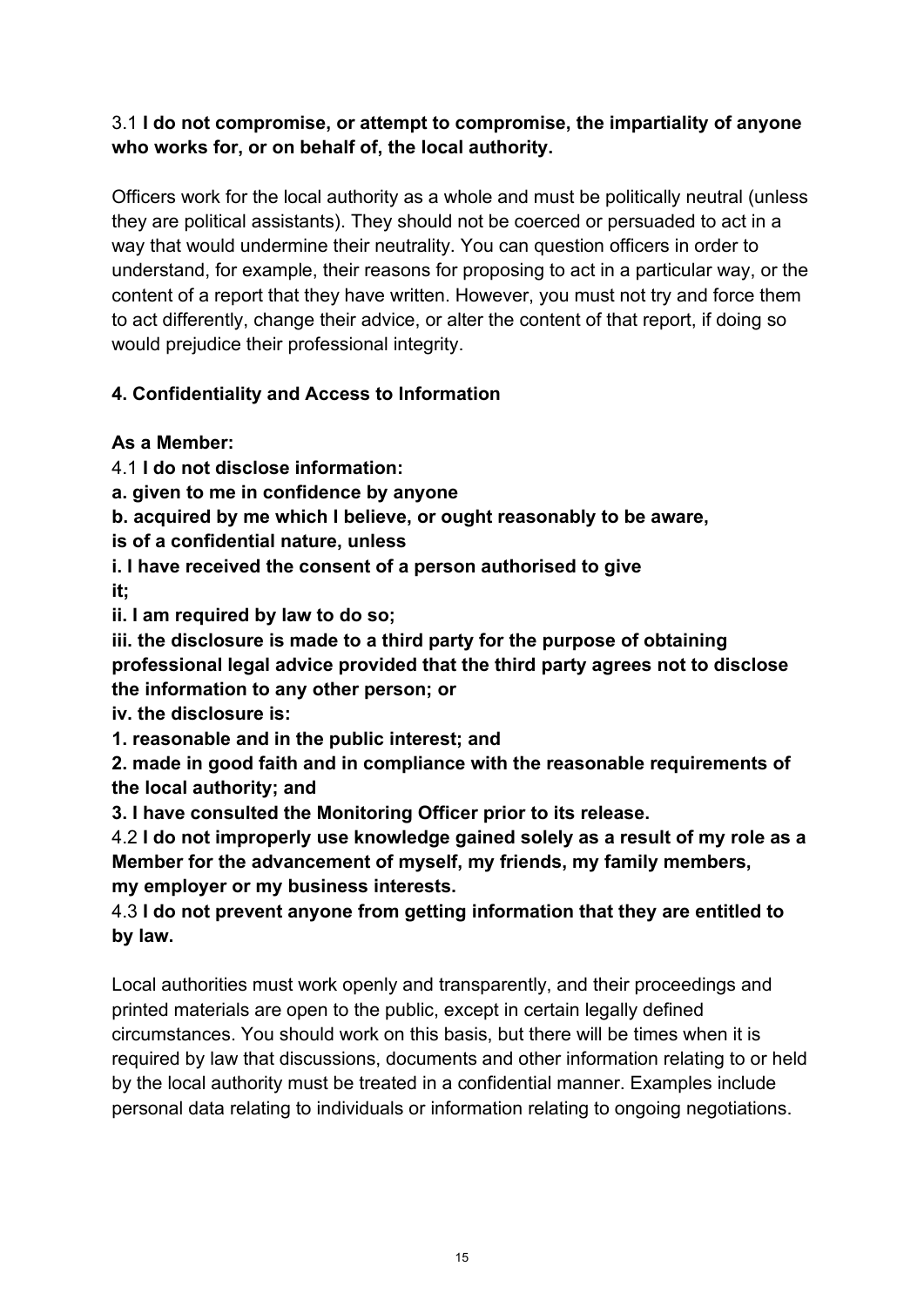#### **5. Disrepute**

### **As a Member:**

## 5.1 **I do not bring my role or local authority into disrepute.**

As a Member, you are trusted to make decisions on behalf of your community and your actions and behaviour are subject to greater scrutiny than that of ordinary members of the public. You should be aware that your actions might have an adverse impact on you, other Members and/or your local authority and may lower the public's confidence in your or your local authority's ability to discharge your/it's functions. For example, behaviour that is considered dishonest and/or deceitful can bring your local authority into disrepute.

You are able to hold the local authority and fellow Members to account and are able to constructively challenge and express concern about decisions and processes undertaken by the local authority whilst continuing to adhere to other aspects of this Code of Conduct.

### **6. Use of Position**

#### **As a Member:**

## 6.1 **I do not use, or attempt to use, my position improperly to the advantage or disadvantage of myself or anyone else.**

Your position as a member of the local authority provides you with certain opportunities, responsibilities, and privileges, and you make choices all the time that will impact others.

However, you should not take advantage of these opportunities to further your own or others' private interests or to disadvantage anyone unfairly.

## **7. Use of Local Authority Resources and Facilities**

#### **As a Member:**

7.1 **I do not misuse local authority resources.**

7.2 **I will, when using the resources of the local or authorising their use by others:**

**a. act in accordance with the local authority's requirements; and b. ensure that such resources are not used for political purposes unless that use could reasonably be regarded as likely to facilitate, or be conducive to, the discharge of the functions of the local authority or of the office to which I have been elected or appointed.**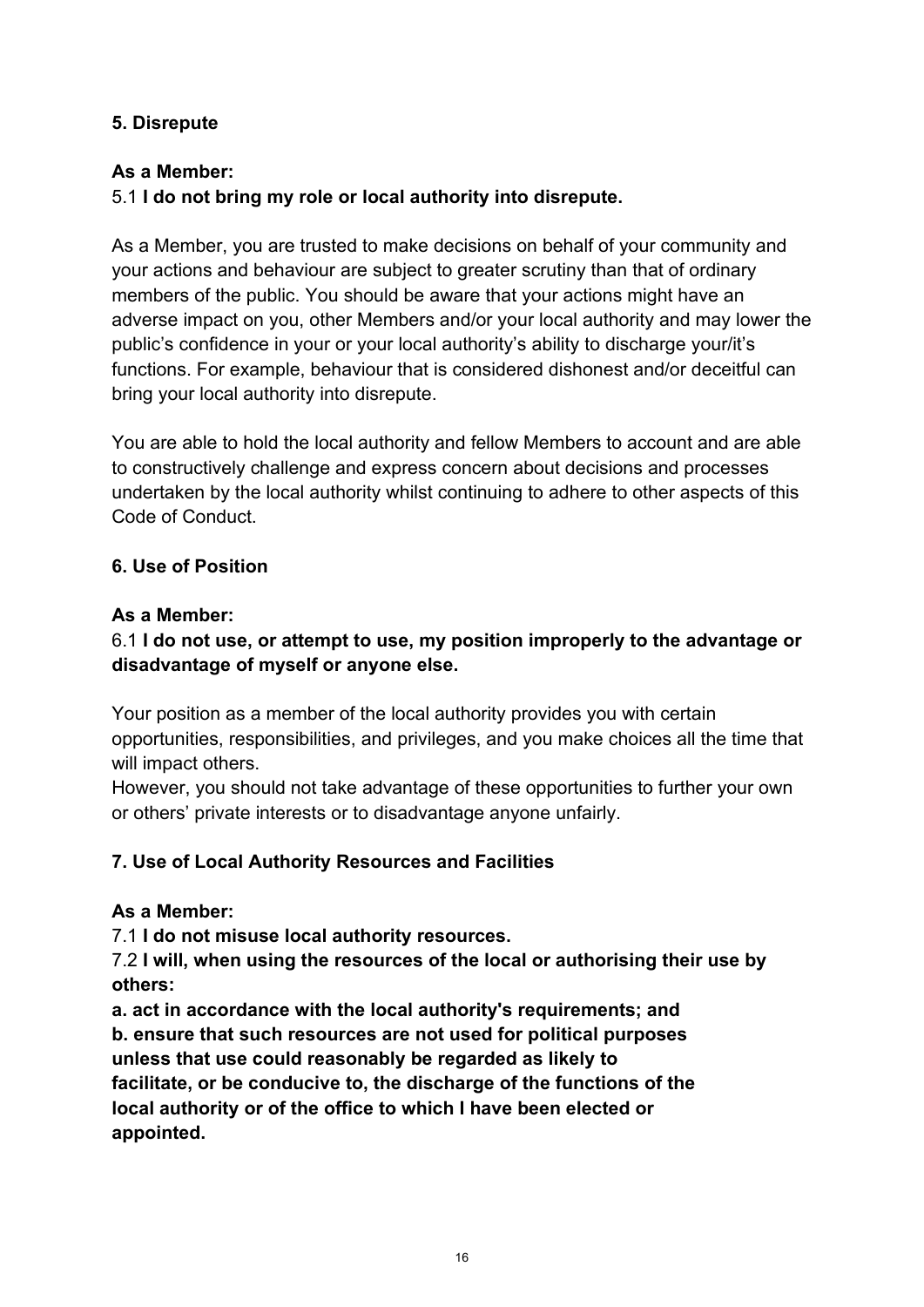You may be provided with resources and facilities by the local authority to assist you in carrying out your duties as a Member. Examples include:

- office support
- stationery
- equipment such as phones, and computers
- transport
- access and use of local authority buildings and rooms.

These are given to you to help you carry out your role as a Member more effectively and are not to be used for business or personal gain. They should be used in accordance with the purpose for which they have been provided and the local authority's own policies regarding their use.

## **8. Complying with the Code of Conduct**

### **As a Member:**

8.1 **I undertake Code of Conduct training provided by my local authority.** 8.2 **I cooperate with any Code of Conduct investigation and/or determination.** 8.3 **I do not intimidate or attempt to intimidate any person who is likely to be involved with the administration of any investigation or proceedings.** 8.4 **I comply with any sanction imposed on me following a finding that I have breached the Code of Conduct.**

It is extremely important for you as a Member to demonstrate high standards, for you to have your actions open to scrutiny and for you not to undermine public trust in the local authority or its governance. If you do not understand or are concerned about the local authority's processes in handling a complaint you should raise this with your Monitoring Officer.

## **Protecting your reputation and the reputation of the local authority**

## **9. Interests**

#### **As a Member:**

## 9.1 **I register and disclose my interests.**

Section 29 of the Localism Act 2011 requires the Monitoring Officer to establish and maintain a register of interests of Members of the local authority.

You need to register your interests so that the public, local authority employees and fellow Members know which of your interests might give rise to a conflict of interest. The register is a public document that can be consulted when (or before) an issue arises. The register also protects you by allowing you to demonstrate openness and a willingness to be held accountable. You are personally responsible for deciding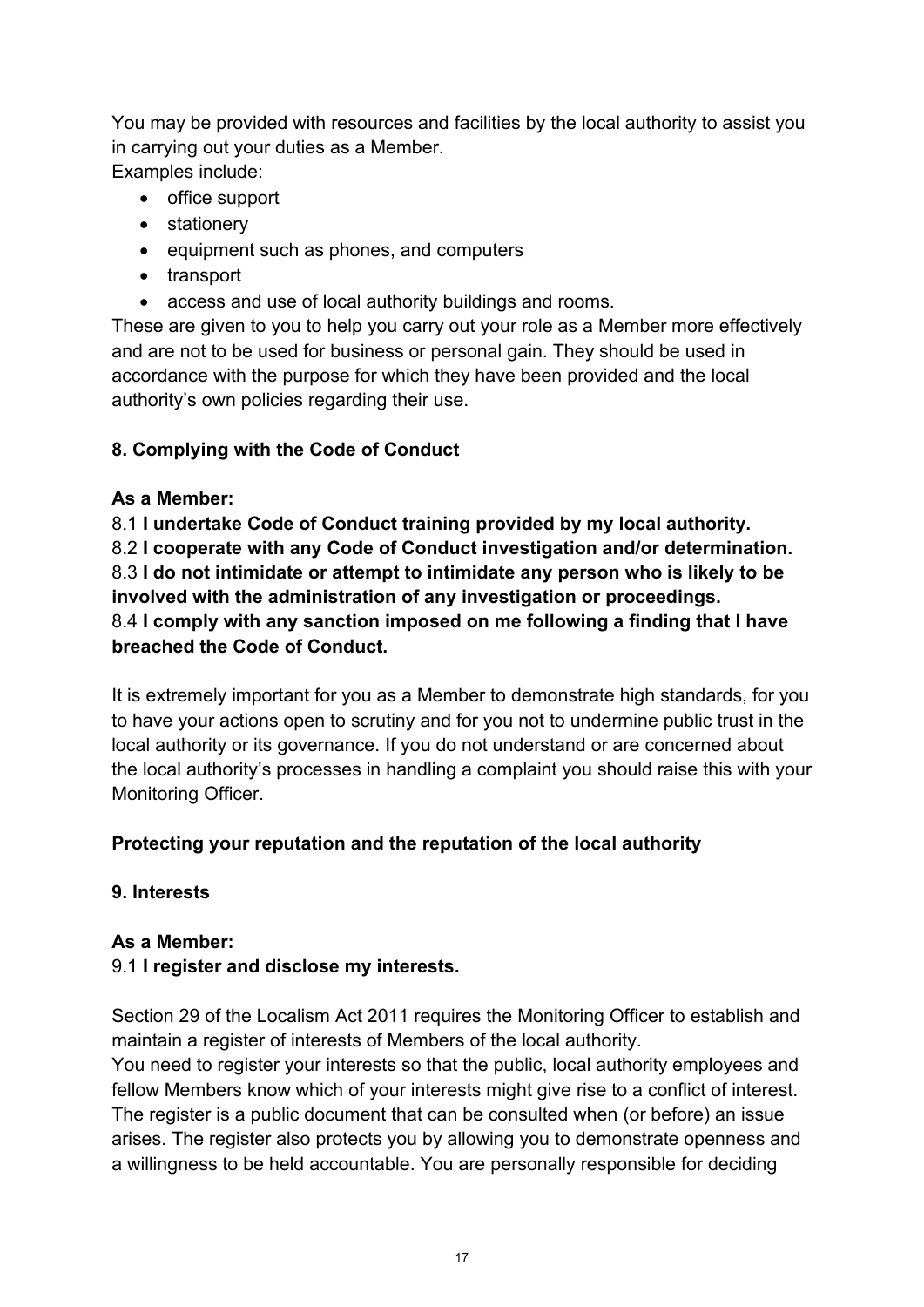whether or not you should disclose an interest in a meeting, but it can be helpful for you to know early on if others think that a potential conflict might arise. It is also important that the public know about any interest that might have to be disclosed by you or other Members when making or taking part in decisions, so that decision making is seen by the public as open and honest. This helps to ensure that public confidence in the integrity of local governance is maintained.

You should note that failure to register or disclose a disclosable pecuniary interest as set out in **Table 1**, is a criminal offence under the Localism Act 2011.

**Appendix B** sets out the detailed provisions on registering and disclosing interests. If in doubt, you should always seek advice from your Monitoring Officer.

## **10. Pre-Determination or Bias**

**As a Member I:**

10.1 **Never place myself under any financial or other obligation to outside individuals or organisations who might seek to influence me in the performance of my official duties.**

10.2 **Consider all matters with an open mind and make decisions based upon weighing the best evidence before me, fairly and on merit.**

Where you have been involved in campaigning in your political role on an issue which does not impact on your personal and/or professional life, you should not be prohibited from participating in a decision in your role as Member. However, you must ensure that your integrity is no compromised.

You may be pre-disposed to a number of outcomes to a decision, based upon your, philosophy, beliefs or political allegiance (including any application of a Group whip), but this must not predetermine your actions or the outcome of a decision you are to make.

You must always remain open to the potential for further evidence or argument to alter any previously expressed or held viewpoint at the time of making your decision. For this reason, particularly in relation to contractual matters or those affecting individuals' civil rights, it is often best to be cautious about how or if your views are expressed before coming to make a decision.

## **11. Gifts and Hospitality**

#### **As a Member:**

11.1 **I do not accept gifts or hospitality, irrespective of estimated value, which could give rise to real or substantive personal gain or a reasonable suspicion of influence on my part to show favour from persons seeking to acquire, develop or do business with the local authority or from persons who may apply to the local authority for any permission, licence or other significant advantage.** 11.2 **I register with the Monitoring Officer any gift or hospitality**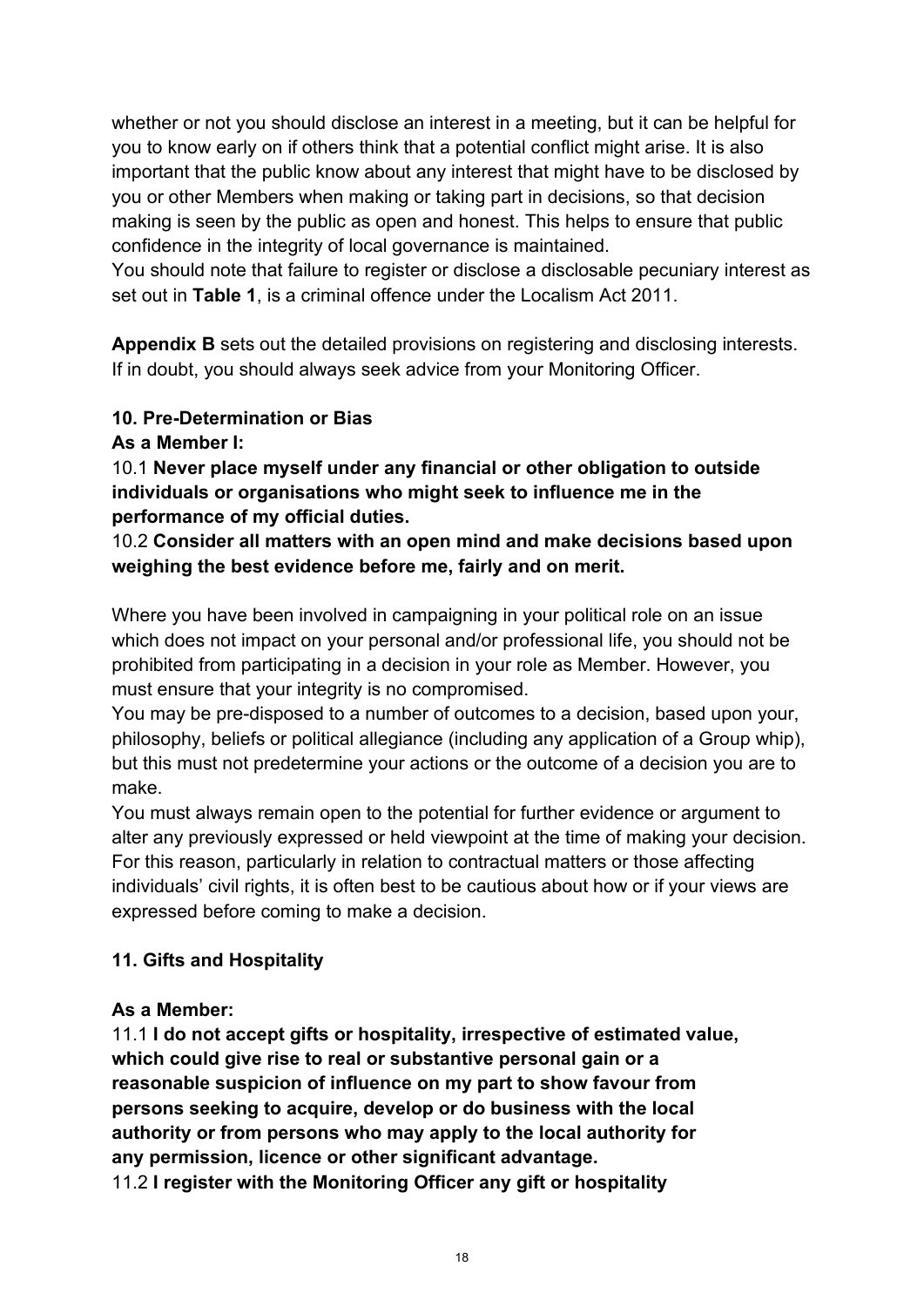## **with an estimated value of at least £50 within 28 days of its receipt.**

## 11.3 **I register with the Monitoring Officer any significant gift or hospitality that I have been offered but have refused to accept.**

In order to protect your position and the reputation of the local authority, you should exercise caution in accepting any gifts or hospitality which are (or which you reasonably believe to be) offered to you because you are a Member. The presumption should always be not to accept significant gifts or hospitality. However, there may be times when such a refusal may be difficult if it is seen as rudeness in which case you could accept it but must ensure it is publicly registered. However, you do not need to register gifts and hospitality which are not related to your role as a Member, such as Christmas gifts from your friends and family. It is also important to note that it is appropriate to accept normal expenses and hospitality associated with your duties as a Member. If you are unsure, do contact your Monitoring Officer for guidance.

## **Appendix A – The Seven Principles of Public Life**

The principles are:

### **Selflessness**

Holders of public office should act solely in terms of the public interest.

## **Integrity**

Holders of public office must avoid placing themselves under any obligation to people or organisations that might try inappropriately to influence them in their work. They should not act or take decisions in order to gain financial or other material benefits for themselves, their family, or their friends. They must disclose and resolve any interests and relationships.

## **Objectivity**

Holders of public office must act and take decisions impartially, fairly and on merit, using the best evidence and without discrimination or bias.

## **Accountability**

Holders of public office are accountable to the public for their decisions and actions and must submit themselves to the scrutiny necessary to ensure this.

#### **Openness**

Holders of public office should act and take decisions in an open and transparent manner. Information should not be withheld from the public unless there are clear and lawful reasons for so doing.

## **Honesty**

Holders of public office should be truthful.

## **Leadership**

Holders of public office should exhibit these principles in their own behaviour. They should actively promote and robustly support the principles and be willing to challenge poor behaviour wherever it occurs.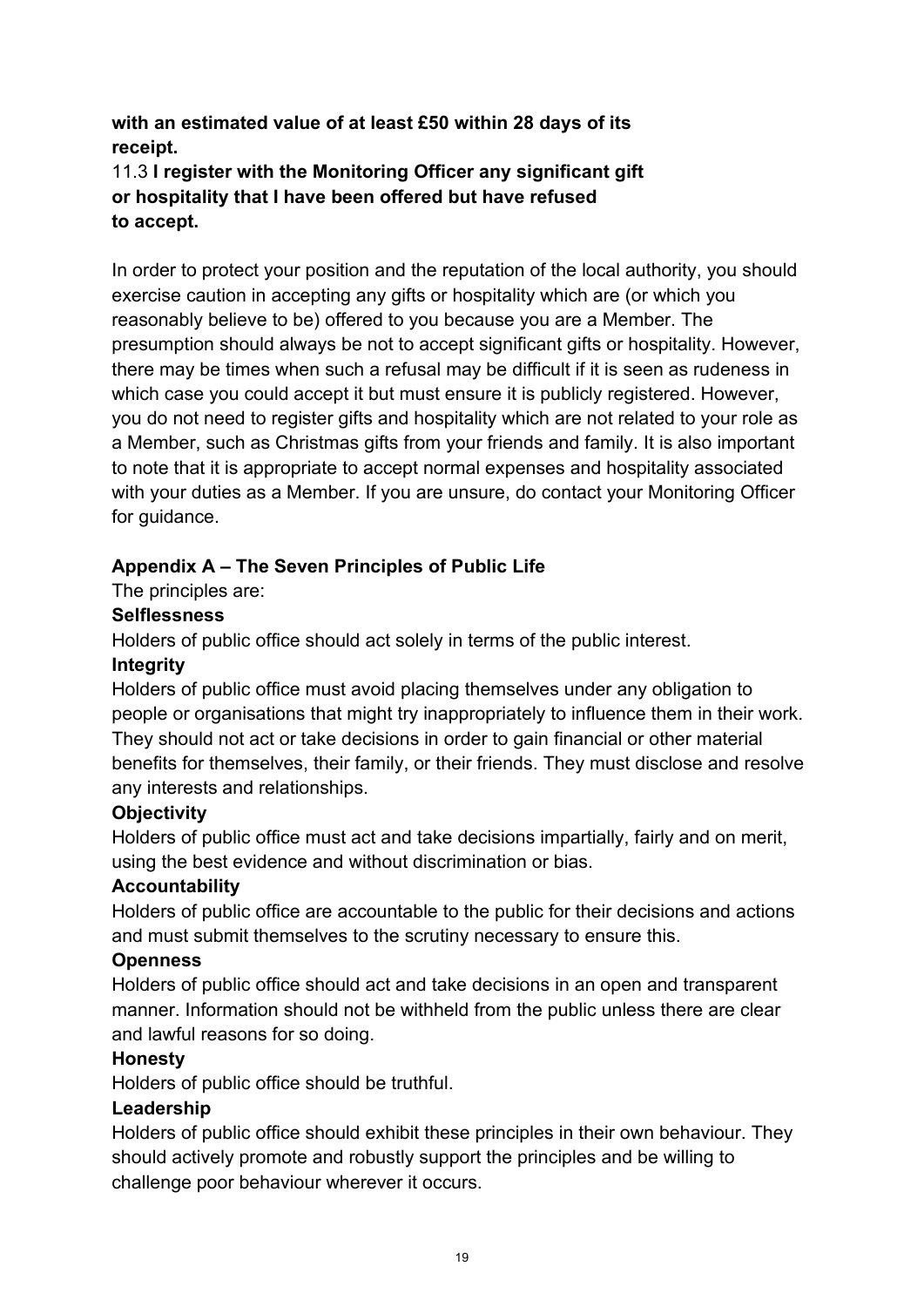#### **Annex B Registering interests**

Within 28 days of becoming a member or your re-election or re-appointment to office you must register with the Monitoring Officer the interests which fall within the categories set out in **Table 1** (**Disclosable Pecuniary Interests**) which are as described in "The Relevant Authorities (Disclosable Pecuniary Interests) Regulations 2012". You should also register details of your other personal interests which fall within the categories set out in **Table 2** (**Other Registerable Interests**).

"**Disclosable Pecuniary Interest"** means an interest of yourself, or of your partner if you are aware of your partner's interest, within the descriptions set out in Table 1 below.

**"Partner"** means a spouse or civil partner, or a person with whom you are living as husband or wife, or a person with whom you are living as if you are civil partners.

**"Standard Dispensation"** means a dispensation that has been granted by the Authority relieving the member or co-opted member from the restrictions or obligations under this Code as detailed in **Table 3** below.

1. You must ensure that your register of interests is kept up-to-date and within 28 days of becoming aware of any new interest, or of any change to a registered interest, notify the Monitoring Officer.

2. A 'sensitive interest' is as an interest which, if disclosed, could lead to the Member, or a person connected with the Member, being subject to violence or intimidation.

3. Where you have a 'sensitive interest' you must notify the Monitoring Officer with the reasons why you believe it is a sensitive interest. If the Monitoring Officer agrees they will withhold the interest from the public register.

#### **Disclosure and Non-participation in case of disclosable pecuniary interest**

4. Where a matter arises at a meeting which directly relates to one of your Disclosable Pecuniary Interests as set out in **Table 1**, you must disclose the interest, not participate in any discussion or vote on the matter and must not remain in the room unless you have been granted a dispensation or a Standard Dispensation applies. If it is a 'sensitive interest', you do not have to disclose the nature of the interest, just that you have an interest. Dispensation may be granted in limited circumstances, to enable you to participate and vote on a matter in which you have a disclosable pecuniary interest.

5. Where you have a disclosable pecuniary interest on a matter to be considered or is being considered by you as a Cabinet member in exercise of your executive function, you must notify the Monitoring Officer of the interest and must not take any steps or further steps in the matter apart from arranging for someone else to deal with it.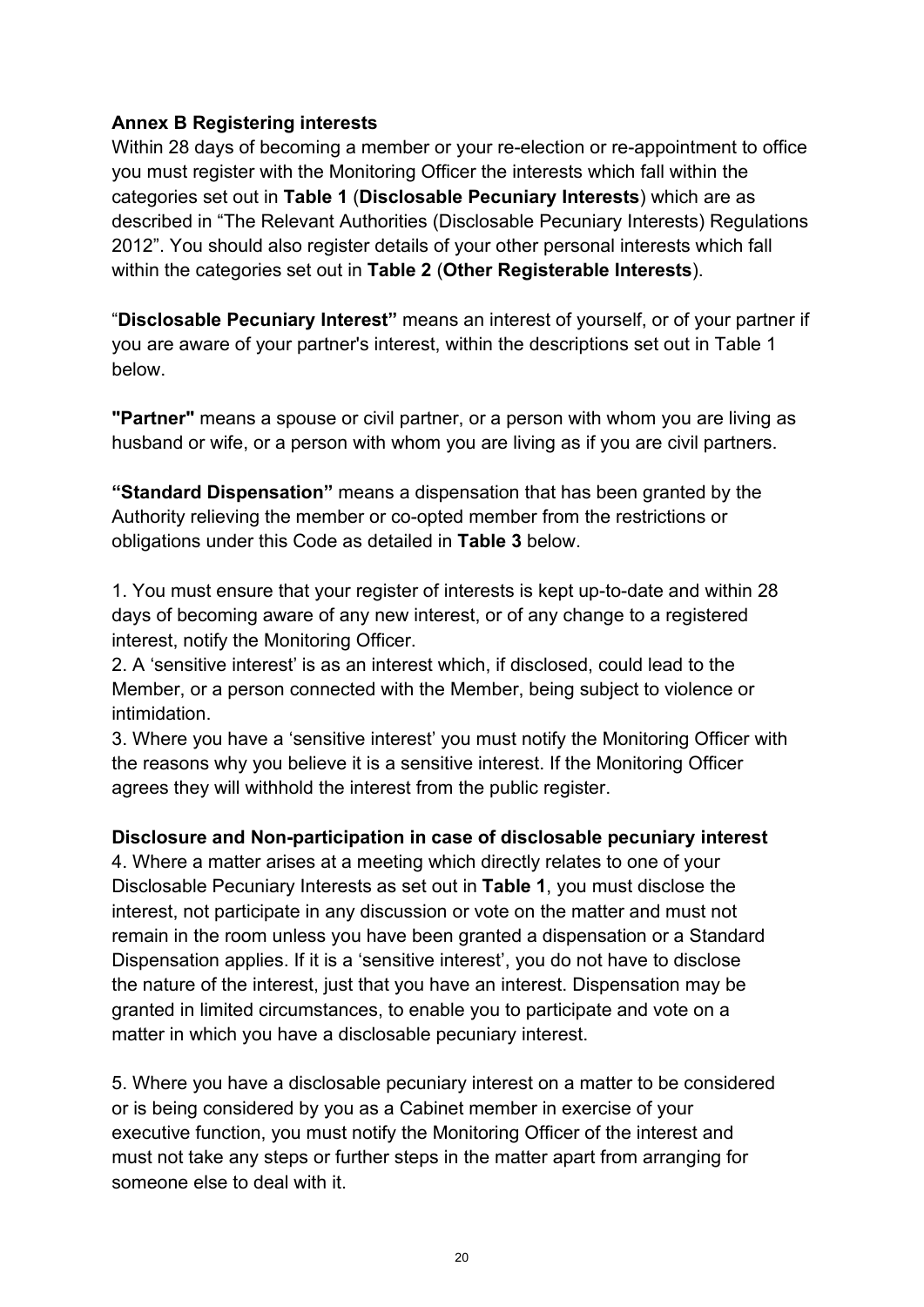## **Disclosure of Other Registerable Interests and Non-Registerable Interests (Personal and Prejudicial Interests) Personal Interests**

6. Where a matter arises at a meeting which **affects**:

a. your own financial interest or well-being;

b. a financial interest or well-being of a relative, close associate; or

c. a body included in those you need to disclose under Other Registrable Interests as set out in **Table 2** you must disclose the interest. In order to determine whether you can remain in the meeting after disclosing the interest the following test should be applied

### **Prejudicial Interests**

7. In the following instances, you must disclose the interest and you may speak on the matter only if members of the public are also allowed to speak at the meeting. Otherwise, you must not take part in any discussion or vote on the matter and must not remain in the room unless you have been granted a dispensation.

If it is a 'sensitive interest', you do not have to disclose the nature of the interest.

**a.** Where a matter arises at a meeting which *directly relates* to one of your Other Registerable Interests (as set out in **Table 2**).

**b**. Where a matter arises at a meeting which *directly relates* to your financial interest or well-being (and is not a Disclosable Pecuniary Interest set out in Table 1) or a financial interest or well-being of a relative or close associate.

**c**. Where a matter *affects* your financial interest or well-being:

1. to a greater extent than it affects the financial interests of the majority of inhabitants of the ward affected by the decision and;

2. a reasonable member of the public knowing all the facts would believe that it would affect your view of the wider public interest

8. Where you have a personal interest in any business of your authority and you have made an executive decision in relation to that business, you must make sure that any written statement of that decision records the existence and nature of your interest.

## **Table 1: Disclosable Pecuniary Interests**

This table sets out the explanation of Disclosable Pecuniary Interests as set out in the Relevant Authorities (Disclosable Pecuniary Interests) Regulations 2012. **Subject Description**

#### **Employment, office, trade, profession or vocation**

Any employment, office, trade, profession or vocation carried on for profit or gain. [Any unpaid directorship.]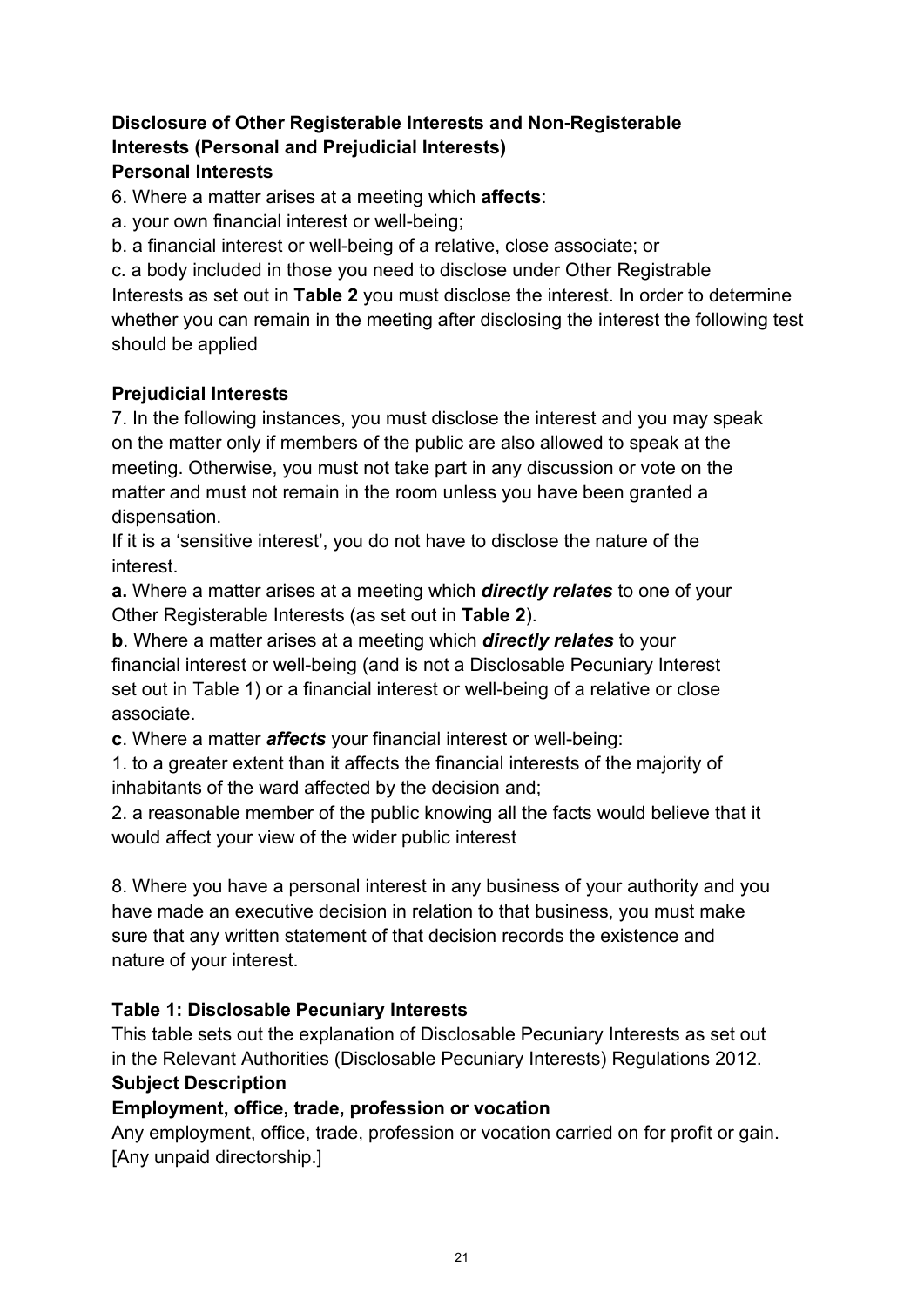## **Sponsorship**

Any payment or provision of any other financial benefit (other than from the local authority) made to the Member during the previous 12 month period for expenses incurred by him/her in carrying out his/her duties as a Member, or towards his/her election expenses.

This includes any payment or financial benefit from a trade union within the meaning of the Trade Union and Labour Relations (Consolidation) Act 1992.

### **Contracts**

—

Any contract made between the Member or his/her spouse or civil partner or the person with whom the Member is living as if they were spouses/civil partners (or a firm in which such person is a partner, or an incorporated body of which such person is a director\* or a body that such person has a beneficial interest in the securities of\*) and the council

(a) under which goods or services are to be provided or works are to be executed; and

(b) which has not been fully discharged.

### **Land and Property**

Any beneficial interest in land which is within the area of the council.

'Land' excludes an easement, servitude, interest or right in or over land which does not give the Member or his/her spouse or civil partner or the person with whom the Member is living as if they were spouses/ civil partners (alone or jointly with another) a right to occupy or to receive income.

#### **Licenses**

Any licence (alone or jointly with others) to occupy land in the area of the council for a month or longer

#### **Corporate tenancies**

Any tenancy where (to the Member's knowledge)—

(a) the landlord is the council; and

(b) the tenant is a body that the Member, or his/her spouse or civil partner or the person with whom the Member is living as if they were spouses/ civil partners is a partner of or a director\* of or has a beneficial interest in the securities\* of.

#### **Securities**

Any beneficial interest in securities\* of a body where—

(a) that body (to the Member's knowledge) has a place of business or land in the area of the council; and

(b) either—

(i) ) the total nominal value of the securities\* exceeds £25,000 or one hundredth of the total issued share capital of that body; or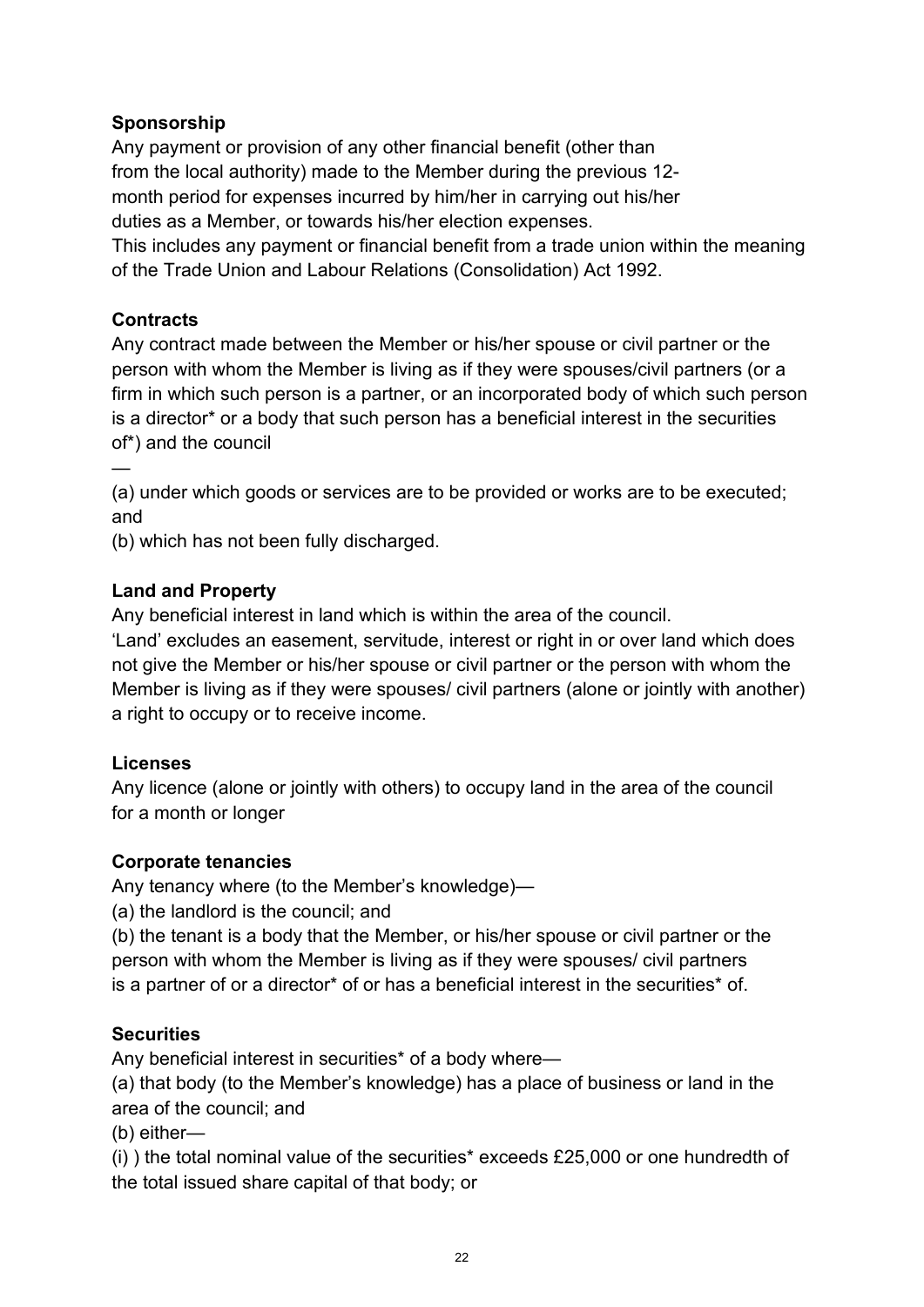(ii)if the share capital of that body is of more than one class, the total nominal value of the shares of any one class in which the Member, or his/ her spouse or civil partner or the person with whom the Member is living as if they were spouses/civil partners has a beneficial interest exceeds one hundredth of the total issued share capital of that class.

\* 'director' includes a member of the committee of management of an industrial and provident society.

\* 'securities' means shares, debentures, debenture stock, loan stock, bonds, units of a collective investment scheme within the meaning of the Financial Services and Markets Act 2000 and other securities of any description, other than money deposited with a building society.

## **Table 2: Other Registrable Interests**

You have a personal interest in any business of your authority where it relates to or is likely to affect:

a) any body of which you are in general control or management and to

which you are nominated or appointed by your authority

b) any body

(i) exercising functions of a public nature

(ii) any body directed to charitable purposes or

(iii) one of whose principal purposes includes the influence of public opinion or policy (including any political party or trade union)

## **Table 3: Standard Dispensations**

1. You will not be regarded as having a prejudicial interest in any business of your authority in respect of any Other Registerable Interest:

(a) where that business relates to:

(i) another local authority of which you are also a member;

(ii) another public authority or body exercising functions of a public nature in which you hold a position of general control or management;

(iii) a body to which you have been elected, appointed or nominated by your authority, but only in the circumstance where the sole purpose of participating is to make representations, answer questions or give evidence relating to the business at the request of the [elected mayor, cabinet, cabinet member or] Committee

meeting

(iv) your role as a school governor, unless it relates particularly to the school of which you are a governor; or

(v) your role as a member of a National Health Service board or governing body;

(b) except that no dispensation described in sub-paragraph (a) above will apply where the business to be transacted at the meeting is the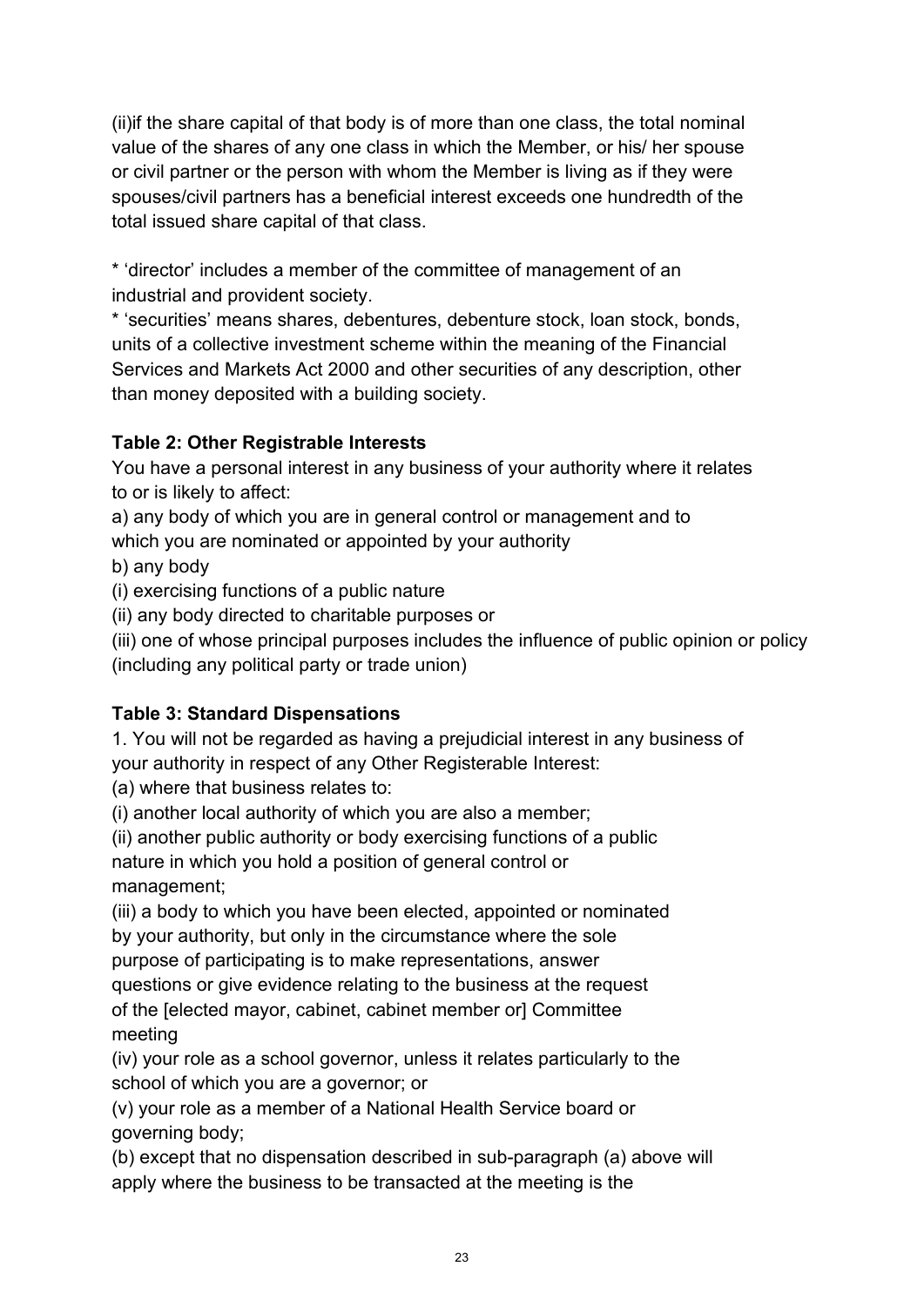determination of any regulatory approval, consent, licence, permission or registration *(for example, determination of an application for planning permission or consent or licence under the Licensing Act 2003).*

2. You will not be regarded as having a prejudicial interest in any business where that business relates to:

(a) the housing functions of your authority where you hold a tenancy or lease with your authority, provided that you do not have arrears of rent with your authority of more than two months, and provided that those functions do not relate particularly to your tenancy or lease;

(b) the functions of your authority in respect of school meals, transport and travelling expenses, where you are a guardian, parent, grandparent or have parental responsibility (as defined in section 3 of the Children Act 1989) of a child in full time education, unless it relates particularly to the school which that child attends;

(c) the functions of your authority in respect of statutory sick pay under Part XI of the Social Security Contributions and Benefits Act 1992, where you are in receipt of, or are entitled to the receipt of such pay from your authority;

(d) the functions of your authority in respect of an allowance or payment made under sections 22(5), 24(4) and 173 to 176 of the Local Government Act 1972, an allowance or pension under section 18 of the

Local Government and Housing Act 1989 or an allowance or payment under section 100 of the Local Government Act 2000;

(e) any ceremonial honour given to one or more Members; or

(f) the setting of the authority's council tax requirement, council tax, levy or a precept under the Local Government Finance Act 1992.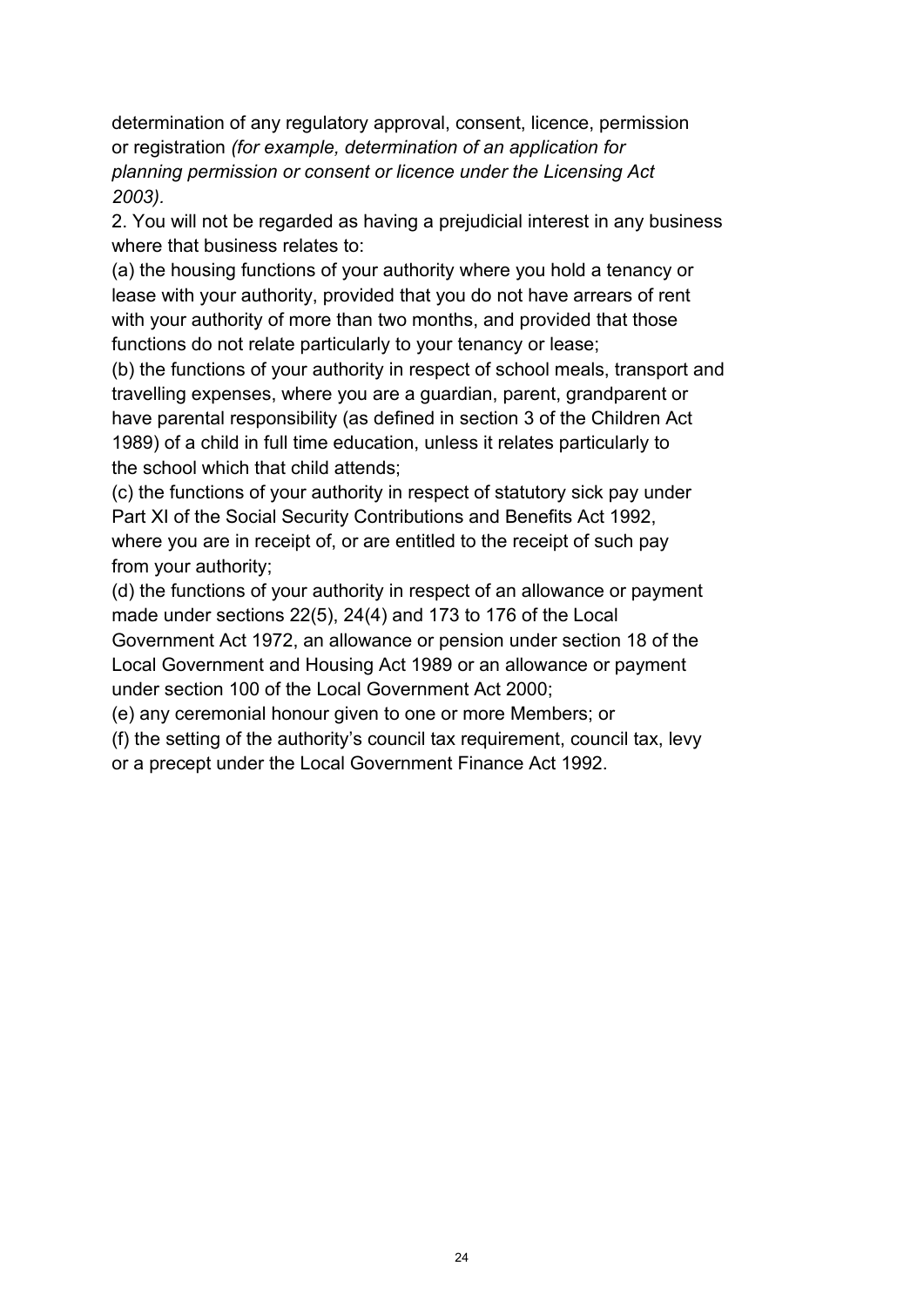**Report to:** Full Council<br> **Date of Meeting:** 1<sup>st</sup> Septemb 1st September 2021 **Agenda Item Number** 7 **Health & Safety Working Group Report of:** Town Clerk **Exempt / Confidential Report:** No

#### **Summary**

Maghull Town Council wants to develop a stronger H&S ethos within the workplace. To facilitate this a H&S Working Group is proposed, comprising staff and councillors, to ensure the focus remains. The Council has employed Peninsula Consultants to assist with this work.

| <b>Maghull Town Council Priority</b>             |           |
|--------------------------------------------------|-----------|
| 1. Development and Protect the Community         | No        |
| 2. Develop Parks and Green Spaces                | No        |
| 3. Value for Money and Enterprising Council      | Yes       |
| 4. Develop Leisure and Activity for All          | <b>No</b> |
| 5. Develop/support Community Services and Groups | <b>No</b> |
| 6. Support Culture and Heritage                  | No        |
| 7. Health and wellbeing Programme                | No        |
| 8. Statutory Requirement                         | No        |

#### **Recommendation(s)**

- **1. Members note the progress so far;**
- **2. Council recommends Cllrs to take sears on the Working Group.**
- **3. Note the report**

#### **Reasons for Recommendation(s)**

It is important that the Council embeds H&S within the workplace and seeks to improve H&S standards for employees and Members of the Public.

#### **Alternative Options Considered and Rejected**

The Council maintains the minimum H&S standards which puts it at risk.

#### **What will it cost and how will it be financed?**

#### **(A)Revenue**

The cost of Peninsula is £1,548 p.a.

#### **(B)Capital**

None

#### **Implications of Recommendations:**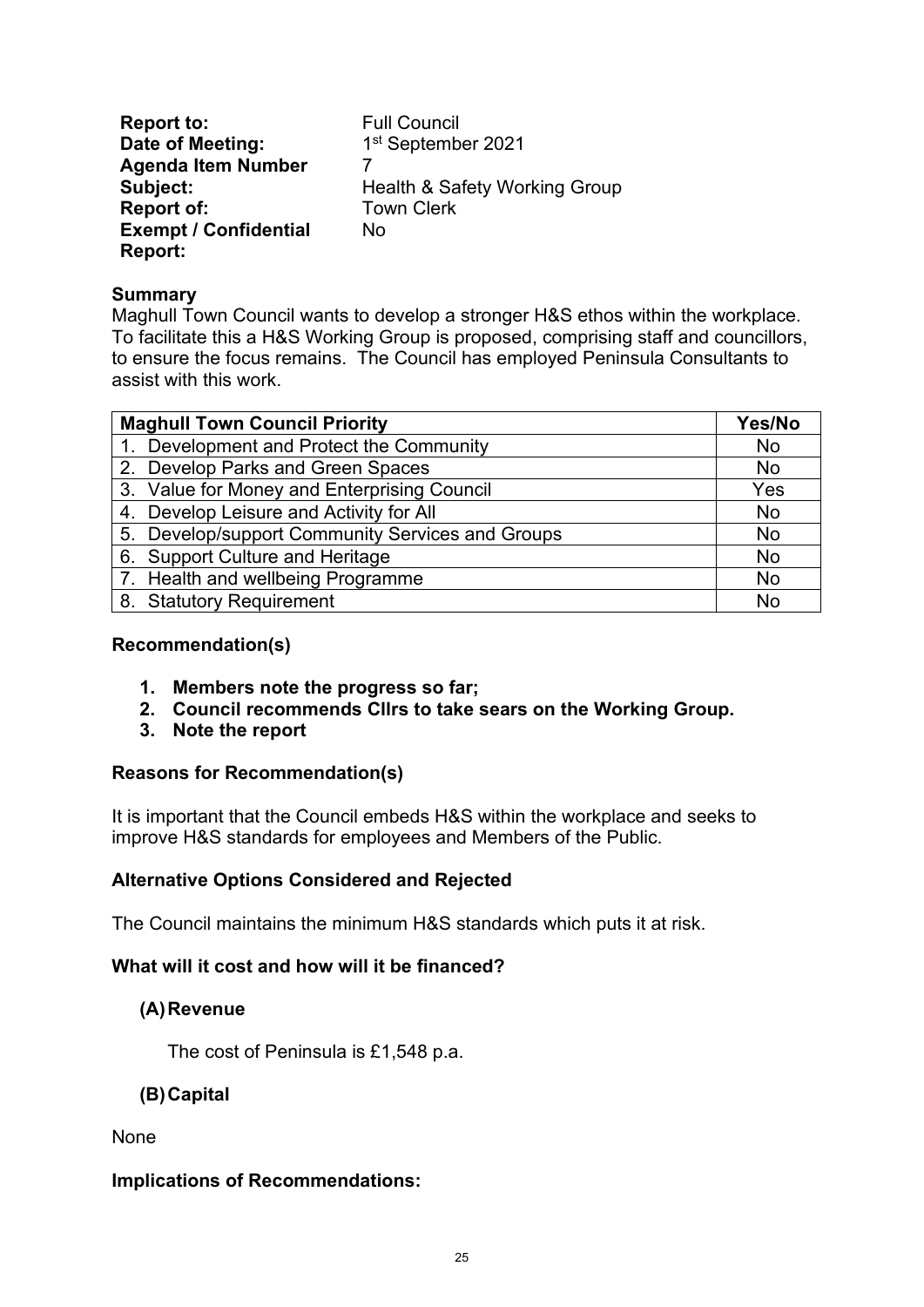| <b>Financial Implications</b>   | The costs for the project have been found within |
|---------------------------------|--------------------------------------------------|
|                                 | savings in the Town Hall budget.                 |
| <b>Resource Implications</b>    | Officer time                                     |
| <b>Legal Implications</b>       | LGA 1972, Health & Safety at Work Act 1974       |
| <b>Equality &amp; Diversity</b> | Volunteers have been sought from the Council     |
| <b>Implications</b>             | employees to take part in the project.           |

#### **Implementation Date for Decision**

Immediately following the Council meeting.

#### **Appendices**

Draft Terms of Reference for the Working Group

#### **Background Papers**

None

| <b>Contact Officer</b> | Angela McIntyre                   |
|------------------------|-----------------------------------|
| <b>Telephone</b>       | 0151 526 3705                     |
| <b>Number</b>          |                                   |
| <b>Email Address</b>   | Angela.mcintyre@maghull-tc.gov.uk |

#### **1. Background**

The Council has a responsibility to ensure that Health & Safety regulations and legislation is enacted. This can be a complicated area which needs continuous updating and training of staff to ensure that the workplace is a safe place. The best way to drive improvements is to enable buy in from staff.

The H&S Working Group is proposed so that staff can be part of the process and ensure that improvements are made. In order to make sure that no process is forgotten the Council has engaged the services of Peninsula H&S Consultants who have already undertaken a review of the premises and made recommendations. The report will form the basis of the Working Group.

Ideally, the Working Group would have Councillor representation. The Working Group is outside of political balance so it is proposed that 1 councillor from each political group be nominated to the Group making a maximum of 3; one Labour, one Conservative and one Independent. However, should members of a political not wish/be unable to take part their seat can either be given to another councillor irrespective of party grouping or remain empty. The Working Group meetings will take place during the day; the latest they will start is 4 pm. Draft Terms of Reference are reproduced at Appendix A. The Group will report to the Finance and General Purposes Committee (unless Council wishes to retain it) as the Personnel Sub Committee, which deals with H&S issues, falls under their remit.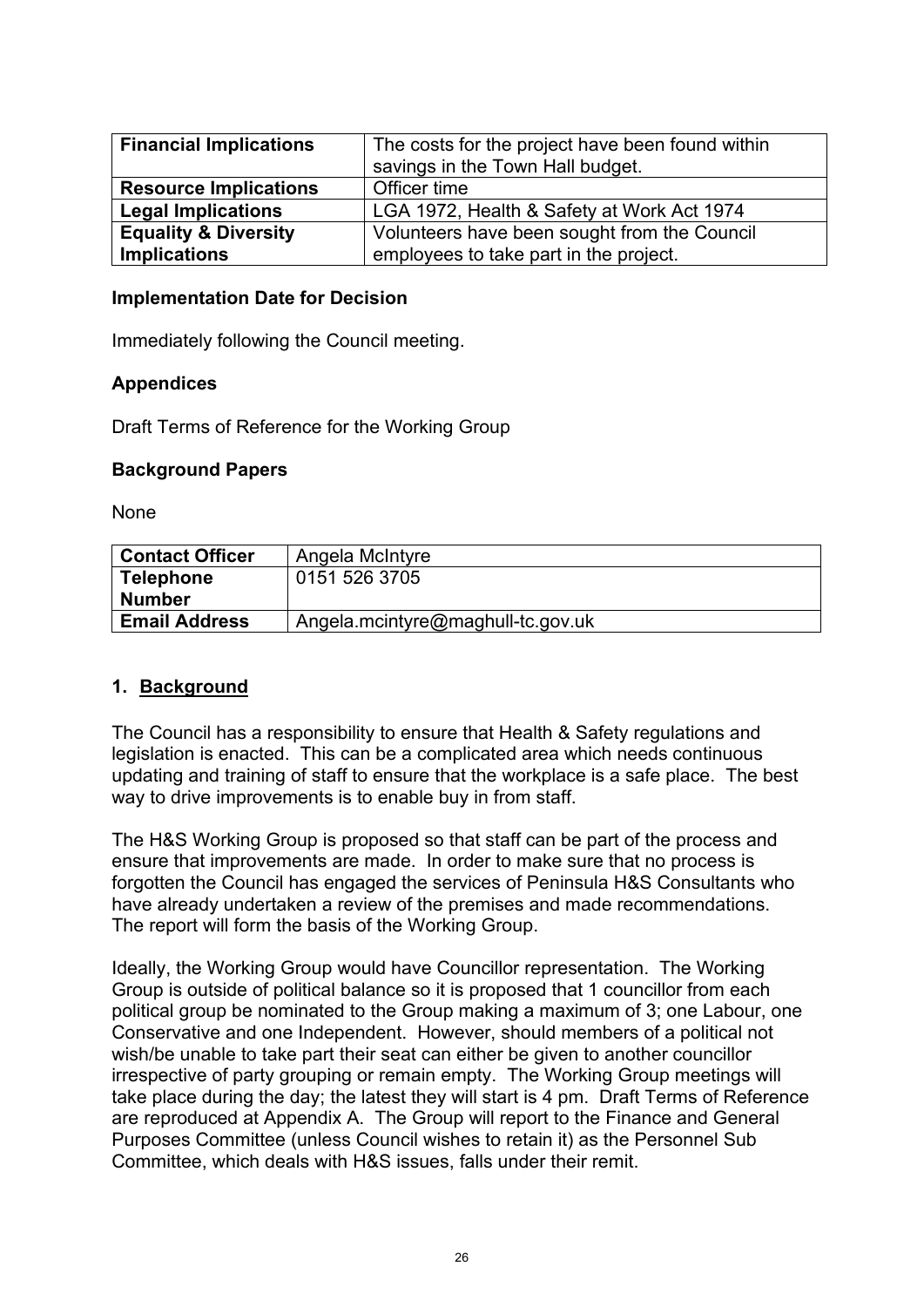**Recommendation(s):-** 

- **1. Members note the progress so far;**
- **2. Council recommends Cllrs to take sears on the Working Group.**
- **3. Note the report**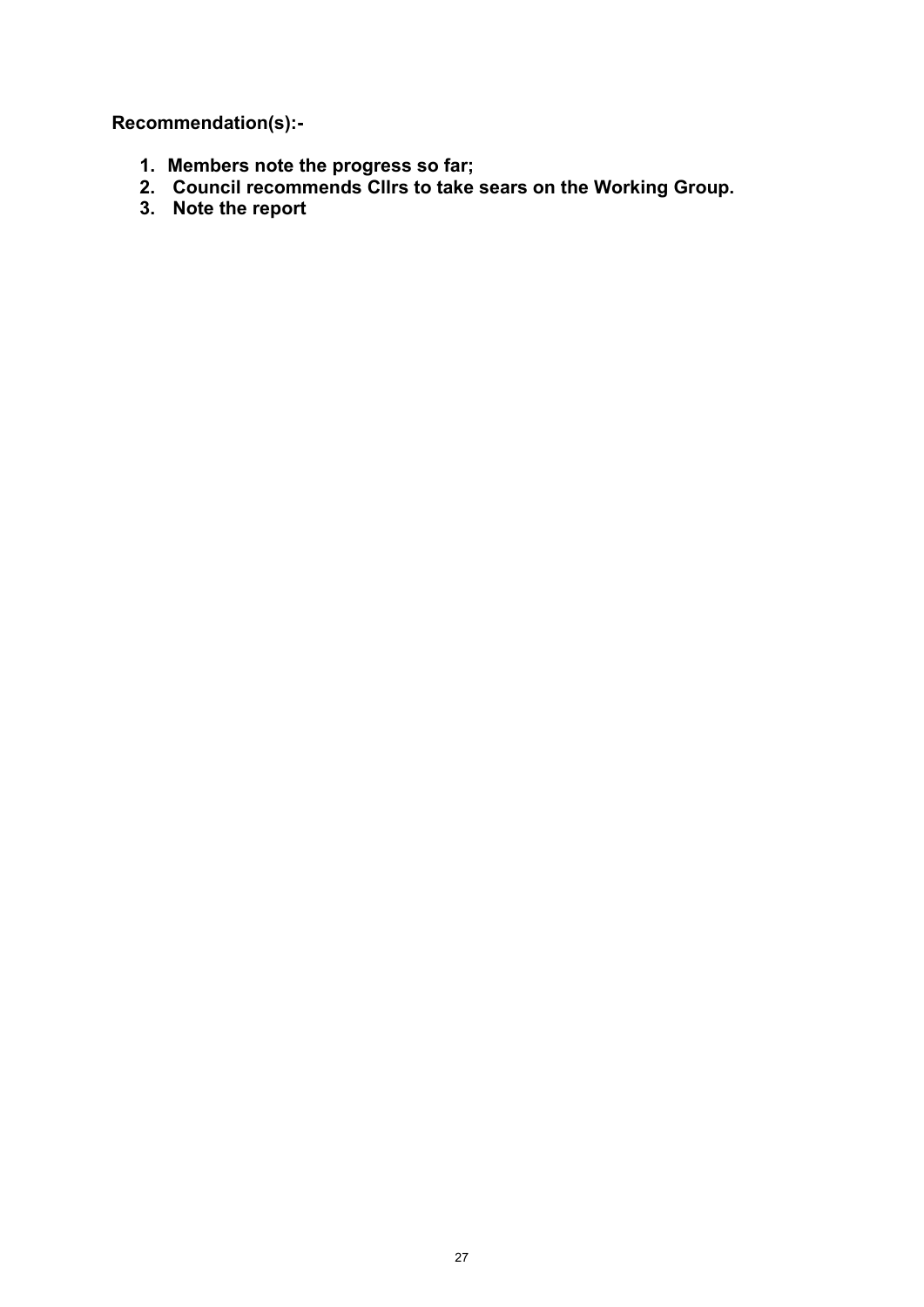## **Maghull Town Council**

## **Health and Safety Group**

#### **Date**

| <b>Purpose</b> | To ensure that MTC's health and safety policies and practices meet all<br>obligations under current health and safety legislation and is updated<br>as required<br>To support the Town Clerk to drive and promote best practice and<br>$\bullet$<br>help embed a strong culture of health, safety and wellbeing across<br>the organisation<br>To provide assurance to Councillors on compliance with the councils'<br>$\bullet$<br>health and safety policy<br>To monitor health and safety and report any material failures of<br>compliance regarding to the Finance and General Purposes<br>committee (F&GP) |
|----------------|-----------------------------------------------------------------------------------------------------------------------------------------------------------------------------------------------------------------------------------------------------------------------------------------------------------------------------------------------------------------------------------------------------------------------------------------------------------------------------------------------------------------------------------------------------------------------------------------------------------------|
| <b>Chair</b>   | <b>Amenities Manager</b>                                                                                                                                                                                                                                                                                                                                                                                                                                                                                                                                                                                        |
| Membership     | <b>Amenities Manager</b><br>$\bullet$                                                                                                                                                                                                                                                                                                                                                                                                                                                                                                                                                                           |
|                | <b>Community Services Manager</b><br>$\bullet$                                                                                                                                                                                                                                                                                                                                                                                                                                                                                                                                                                  |
|                | <b>Grounds Maintenance Supervisor</b>                                                                                                                                                                                                                                                                                                                                                                                                                                                                                                                                                                           |
|                | <b>Finance Officer</b><br>$\bullet$                                                                                                                                                                                                                                                                                                                                                                                                                                                                                                                                                                             |
|                | Grounds Maintenance Team members x2                                                                                                                                                                                                                                                                                                                                                                                                                                                                                                                                                                             |
|                | <b>Maghull Town Councillor</b><br>٠                                                                                                                                                                                                                                                                                                                                                                                                                                                                                                                                                                             |
|                | Town Clerk (ex Officio)                                                                                                                                                                                                                                                                                                                                                                                                                                                                                                                                                                                         |
| Quorum         | 3                                                                                                                                                                                                                                                                                                                                                                                                                                                                                                                                                                                                               |
| <b>Meeting</b> | At least quarterly                                                                                                                                                                                                                                                                                                                                                                                                                                                                                                                                                                                              |
| frequency      |                                                                                                                                                                                                                                                                                                                                                                                                                                                                                                                                                                                                                 |
| <b>Duties</b>  | Review and make recommendation F & GP committee on health and<br>$\bullet$                                                                                                                                                                                                                                                                                                                                                                                                                                                                                                                                      |
|                | safety policy                                                                                                                                                                                                                                                                                                                                                                                                                                                                                                                                                                                                   |
|                | Ensure that Maghull Town Council is kept up to date with their                                                                                                                                                                                                                                                                                                                                                                                                                                                                                                                                                  |
|                | responsibilities in relation to health and safety, including any                                                                                                                                                                                                                                                                                                                                                                                                                                                                                                                                                |
|                | regulatory changes and the impact of those changes on the<br>organisation                                                                                                                                                                                                                                                                                                                                                                                                                                                                                                                                       |
|                | Monitor and review the effectiveness of organisational health, safety<br>and well-being arrangements                                                                                                                                                                                                                                                                                                                                                                                                                                                                                                            |
|                | Receive, consider reports and make recommendations where                                                                                                                                                                                                                                                                                                                                                                                                                                                                                                                                                        |
|                | appropriate on the following (the list is not exhaustive):-                                                                                                                                                                                                                                                                                                                                                                                                                                                                                                                                                     |
|                | Health and safety arrangements and practice across the organisation                                                                                                                                                                                                                                                                                                                                                                                                                                                                                                                                             |
|                | Compliance with policies, procedures and arrangements                                                                                                                                                                                                                                                                                                                                                                                                                                                                                                                                                           |
|                | Review MTC's health and safety systems, monitoring practices,                                                                                                                                                                                                                                                                                                                                                                                                                                                                                                                                                   |
|                | accident figures and trends and ensure a consistent approach to                                                                                                                                                                                                                                                                                                                                                                                                                                                                                                                                                 |
|                | health and safety across the organisation.                                                                                                                                                                                                                                                                                                                                                                                                                                                                                                                                                                      |
|                | Consider reports, correspondence or relevant matters from trade                                                                                                                                                                                                                                                                                                                                                                                                                                                                                                                                                 |
|                | union or employees safety representatives, outside agencies and                                                                                                                                                                                                                                                                                                                                                                                                                                                                                                                                                 |